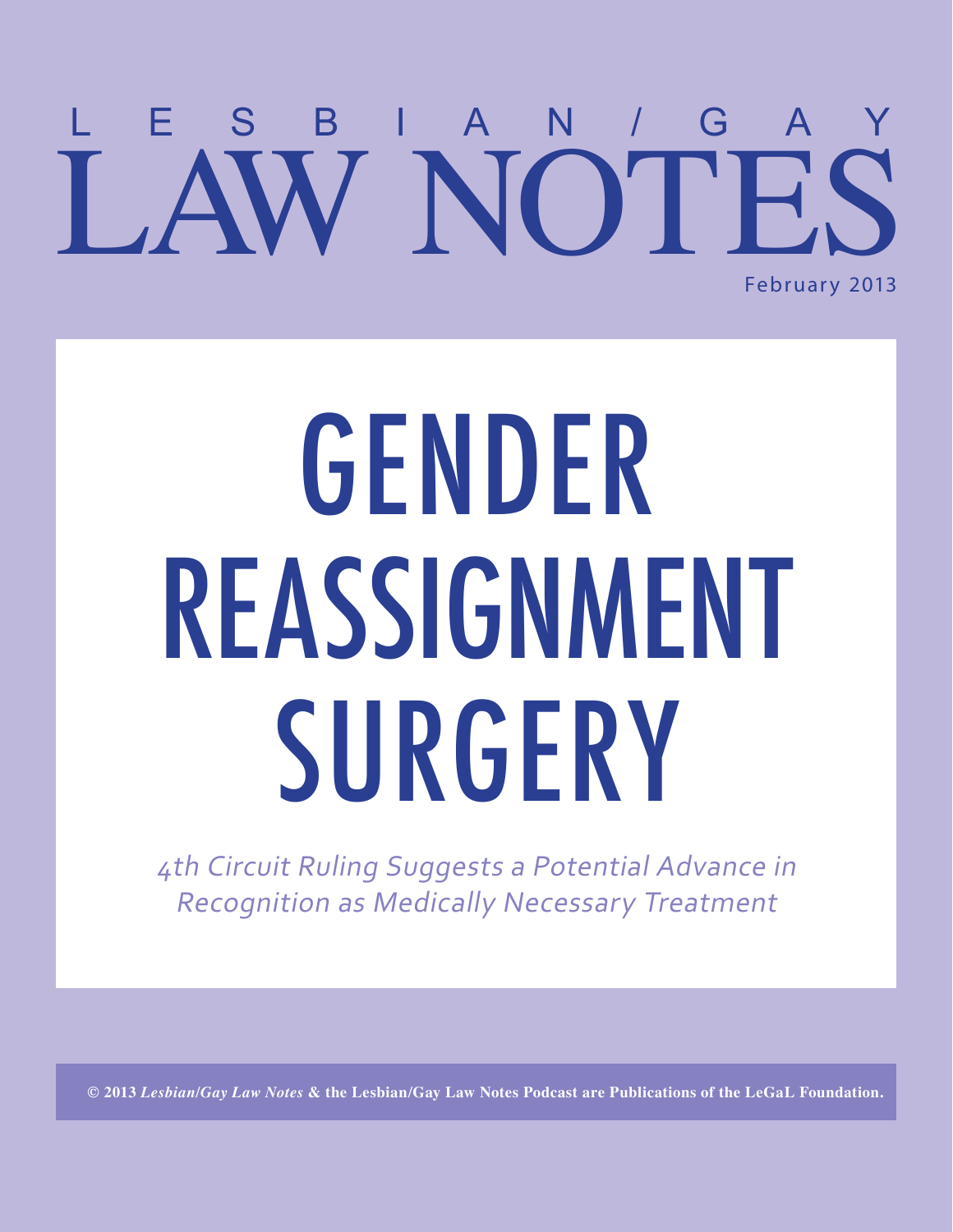#### EXECUTIVE SUMMARY

- **28** 4th Circuit Revives Inmate's Sex Reassignment Surgery Claim
- **30** European Court Rules in Religious Liberty Cases, Affirming Protection for Gay Rights
- **31** Supreme Court to Hear Challenge to Federal Requirement That NGOs Working on HIV Prevention Affirmatively Oppose Prostitution
- **32** Supreme Court Receives First Round of Briefing in Same-Sex Marriage Cases
- **35** Sixth Circuit Revives Gay Couple's §1983 Claims Arising from Public Park Sex Sting Operation
- **37** A Loophole Permits Same-Sex Couples to Enjoy Employer Provided Health Benefits in Michigan
- **38** California Court of Appeal Rules on Presumptive Parentage Claim by Adoptive Parent's Former Same-Sex Partner

#### **39** Notes **51** Citations

*Lesbian/Gay Law Notes* welcomes authors publication to contact *info@le-gal.org*.

### LAW NOTES LESBIAN/GAY

#### **Editor-In-Chief**

*Prof. Arthur S. Leonard*  New York Law School 185 West Broadway New York, NY 10013 arthur.leonard@nyls.edu

#### **Contributors**

*Prof. Aeyal Gross Bryan Johnson, Esq. Gillad Matiteyahu, NYLS '13 Tara Scavo, Esq. Brad Snyder, Esq. Stephen E. Woods, Esq. Eric Wursthorn, Esq.*

> **Production Manager** *Leah Harper*

#### **Circulation Rate Inquiries**

LeGaL Foundation 799 Broadway Suite 340 New York, NY 10003 (212) 353-9118 info@le-gal.org

*Lesbian/Gay Law Notes* **Archive**  http://www.nyls.edu/jac

#### **Lesbian/Gay Law Notes Podcast**

To listen to/download the Lesbian/Gay Law Notes Podcast search iTunes, or point your browser to http://legal.podbean.com.

#### **© 2013**

#### **The LeGaL Foundation**

of the LGBT Bar Association of Greater New York http://le-gal.org

> **ISSN**  8755-9021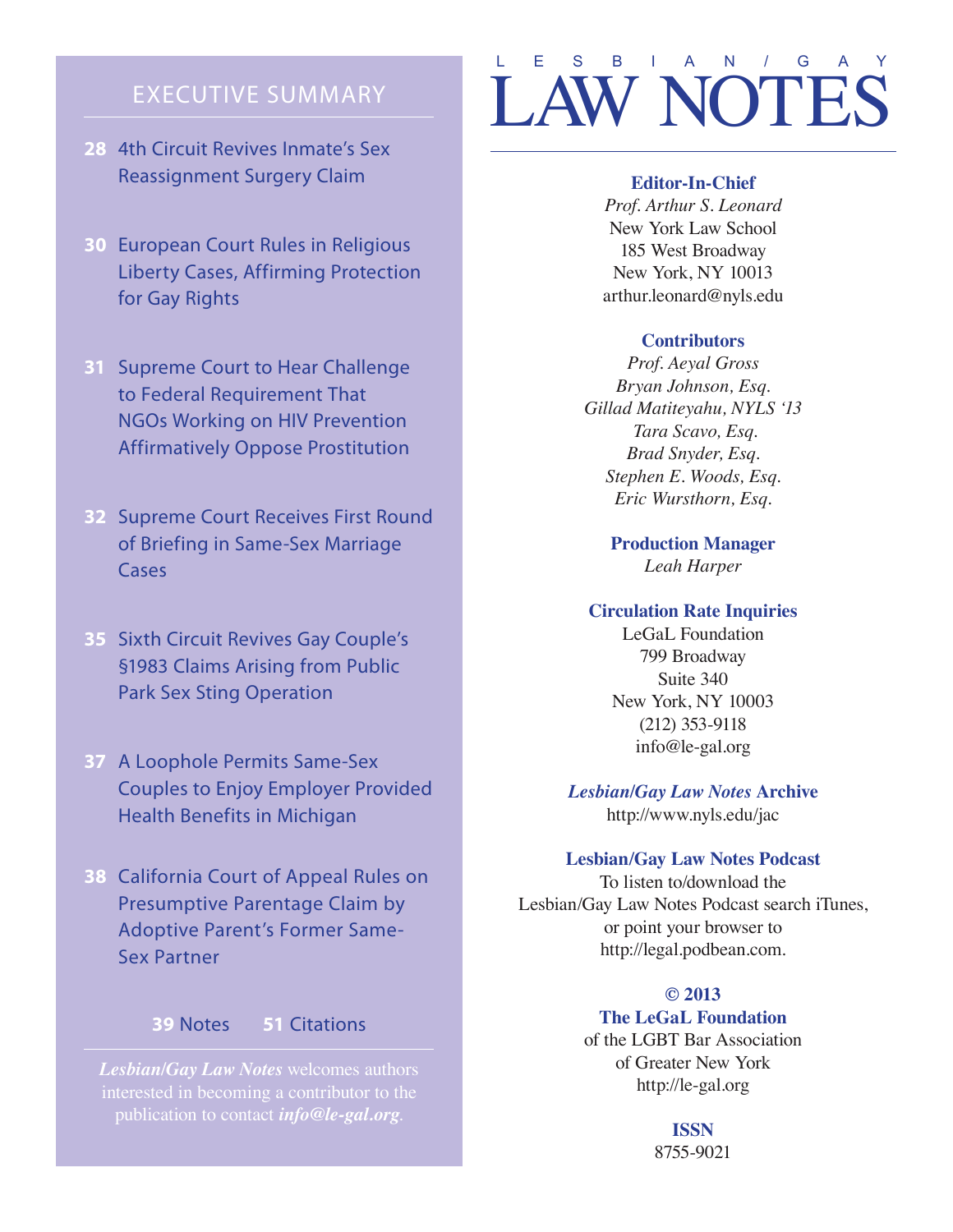### **4th Circuit Revives Inmate's Sex Reassignment Surgery Claim**

Inanimous panel of the United<br>States Court of Appeals for the<br>4th Circuit, based in Richmond,<br>ruled that District Judge James C. Turk States Court of Appeals for the 4th Circuit, based in Richmond, ruled that District Judge James C. Turk (Western District of Virginia) should not have dismissed an 8th Amendment complaint by Ophelia Azriel De'lonta, a Virginia state inmate who has been denied gender reassignment surgery by the Virginia Department of Corrections. The ruling may be the first by a federal appellate court to hold that an inmate may, under certain circumstances, have a right to gender reassignment surgery as a medically necessary procedure. *De'lonta v. Johnson*, 2013 WL 310350 (4th Cir., Jan. 28, 2013). As such, it could

described these ongoing urges to perform self-surgery as 'overwhelming.'" (The court's decision makes no reference to the recent decision by the American Psychiatric Association to change the terminology to describe this situation in the forthcoming publication of DSM-V.)

Here initial attempts to obtain any kind of treatment for her gender identity situation were rebuffed by Virginia prison authorities, leading her to file a lawsuit in 1999, claiming a violation of her right under the 8th Amendment to be free of cruel and unusual punishments. The Supreme Court has construed the 8th Amendment to require that prison authorities not be "deliberately

continued since 2004, but De'lonta has found them inadequate, continuing to feel the overwhelming urge to castrate herself. Indeed, in a letter to prison officials in 2010, she said that this urge is even worse after her sessions with the psychologist, Lisa Lang, and De'lonta repeatedly requested sex reassignment surgery, as prescribed by the Harry Benjamin Standards of Care, published by the World Professional Association for Transgender Health.

The Department's Chief Psychologist responded to De'lonta's request by stating, "in regards to gender reassignment surgery, I would request that you continue to work with Ms.

**Taking as conceded that De'lonta's gender identity disorder is a serious medical condition, the court concluded that De'lonta's allegations were sufficient to ground a claim of deliberate indifference.**

mark a significance advance in judicial recognition that sex reassignment surgery can be medically necessary treatment.

Named Michael A. Stokes at birth, De'lonta was convicted of bank robbery and sentenced to 73 years in prison. She began serving her sentence in 1983. De'lonta is, according to the opinion for the court of appeals by Circuit Judge Albert Diaz, "a pre-operative transsexual suffering from a diagnosed and severe form of a rare, medically recognized illness known as gender identity disorder (GID). GID is characterized by a feeling of being trapped in a body of the wrong gender. This belief has caused De'lonta to suffer 'constant mental anguish' and, on several occasions, has caused her to attempt to castrate herself in efforts to 'perform [her] own makeshift sex reassignment surgery.' De'lonta has

indifferent" to the serious medical problem of inmates. That is, if they know about a serious medical problem, they are supposed to provide treatment for it, although an inmate does not necessarily have a right to the treatment the inmate would prefer.

The federal district court dismissed De'lonta's 1999 suit, saying that she had failed to state a valid 8th Amendment claim. The court of appeals reversed that ruling in 2003, finding that De'lonta's need for treatment was adequately pled in the complaint. As a result, the Department of Corrections settled the case by agreeing to provide medical treatment. They consulted a GID specialist and provided De'lonta with psychological counseling and hormone treatment, and allowed her to groom and dress as female. The treatments have

Lang in individual therapy at this time." Despite her repeated requests, prison authorities did not call in a GID specialist to evaluate De'lonta concerning her request for gender reassignment.

De'lonta filed the present lawsuit in 2011, claiming that in light of prison authorities' knowledge about her situation, their continued denial to consider sex reassignment surgery for her constitutes "deliberate indifference" to her "serious medical need." District Judge Turk dismissed her complaint, agreeing with VDOC's argument that because they were providing counseling and hormone therapy, they could not be said to exhibit deliberate indifference to De'lonta's medical condition. Judge Turk concluded that because De'lonta had not been "approved" for sex reassignment surgery, she was "not entitled to it," and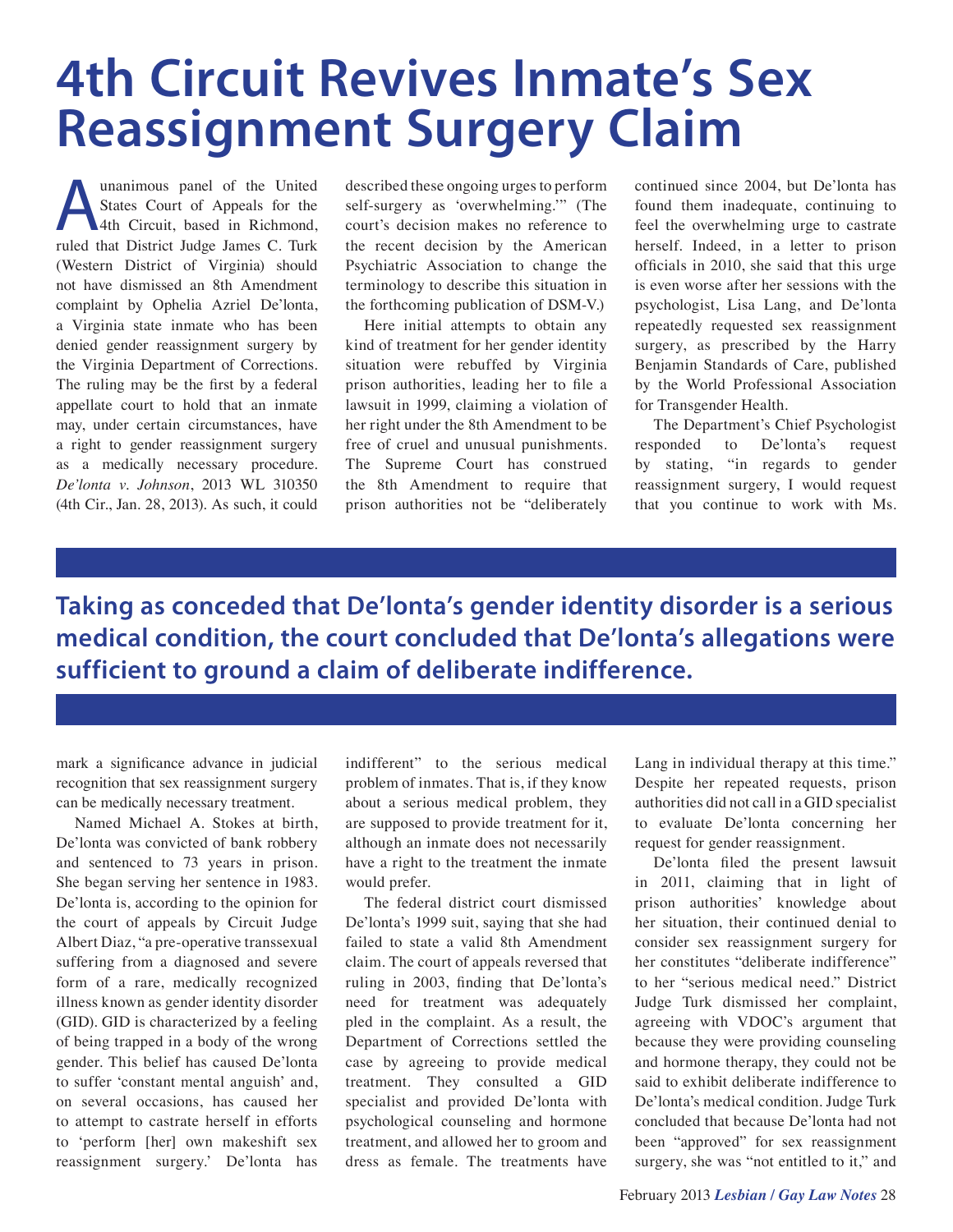**LeGaL Members enjoy current issues frome the comfort Are you reading this in the stacks of your law library?**  you reading this in the stacks of your law library? **of their browsers. Join today at the new le-gal.org! p.10° ep** ome the **Wouldn't you rather be reading it at your desk?** he new leather be reading it at y <u>ug</u>  $\mathbf{S}$ enio **ON DID DID** iner  $\overline{\mathbf{e}}$ 

that this was just a case of an inmate not getting her preferred treatment, thus insufficient to state a valid 8th Amendment claim.

The court of appeals rejected this analysis. Taking as conceded that De'lonta's gender identity disorder is a serious medical condition, the court concluded that De'lonta's allegations were sufficient to ground a claim of deliberate indifference.

"De'lonta alleges that, despite her repeated complaints to Appellees alerting them to the persistence of her symptoms and the inefficacy of her existing treatment, she has never been evaluated concerning her suitability for surgery. Instead, despite their knowledge that De'lonta's therapy sessions with Psychologist Lang actually provoked her 'overwhelming' urges to self-castrate, VDOC's medical staff's only response to De'lonta's requests for surgery was a 'request that you continue to work with Ms. Lang in individual therapy at this time.' These factual allegations, taken as true, state a plausible claim that Appellees 'actually knew of and disregarded' De'lonta's serious medical need in contravention of the Eighth Amendment." The court was actually quoting the earlier court of appeals ruling in favor of De'lonta that led to the earlier settlement.

Judge Diaz rejected VDOC's argument that they were meeting their 8th Amendment obligations by continuing to provide counseling and hormone therapy, asserting that "just because Appellees have provided De'lonta with some treatment consistent with GID Standards of Care, it does not follow that they have necessarily provided her with

constitutionally adequate treatment." The court drew an analogy to a situation where the prison reacted to an inmate's serious injury in a fall by prescribing a painkiller instead of considering surgery that would be the medically appropriate response to the injury. "Accordingly," wrote Diaz, "although Appellees and the district court are correct that a prisoner does not enjoy a constitutional right to the treatment of his or her choice, the treatment a prison facility does provide must nevertheless be adequate to address the prisoner's serious medical need."

Similarly, the court rejected VDOC's argument that De'lonta's agreement to the settlement of her earlier lawsuit compelled the conclusion that the prison was not deliberately indifferent to her medical need.

The court was not ruling that De'lonta is entitled to sex reassignment surgery, but rather that she is entitled to pursue her 8th Amendment lawsuit, in which she will bear the burden of proving that the prison's failure to consider her for the next step in treatment under the Standards of Treatment is inappropriate in the circumstances. Implicit in the court's ruling, however, is that if a GID specialist were to determine that De'lonta needs sex reassignment surgery in light of her gender identity disorder, the prison would have to arrange to provide the procedure, otherwise it would be exhibiting deliberate indifference to her serious medical condition.

Bernadette Francoise Armand, of Victor M. Glasberg & Associates, Alexandria, Virginia, argued the appeal on behalf of De'lonta, with amicus support from the DC Trans Coalition and the national and Virginia ACLU. ■

**"The treatment a prison facility does provide must [ ] be adequate to address the prisoner's serious medical need," wrote the court.**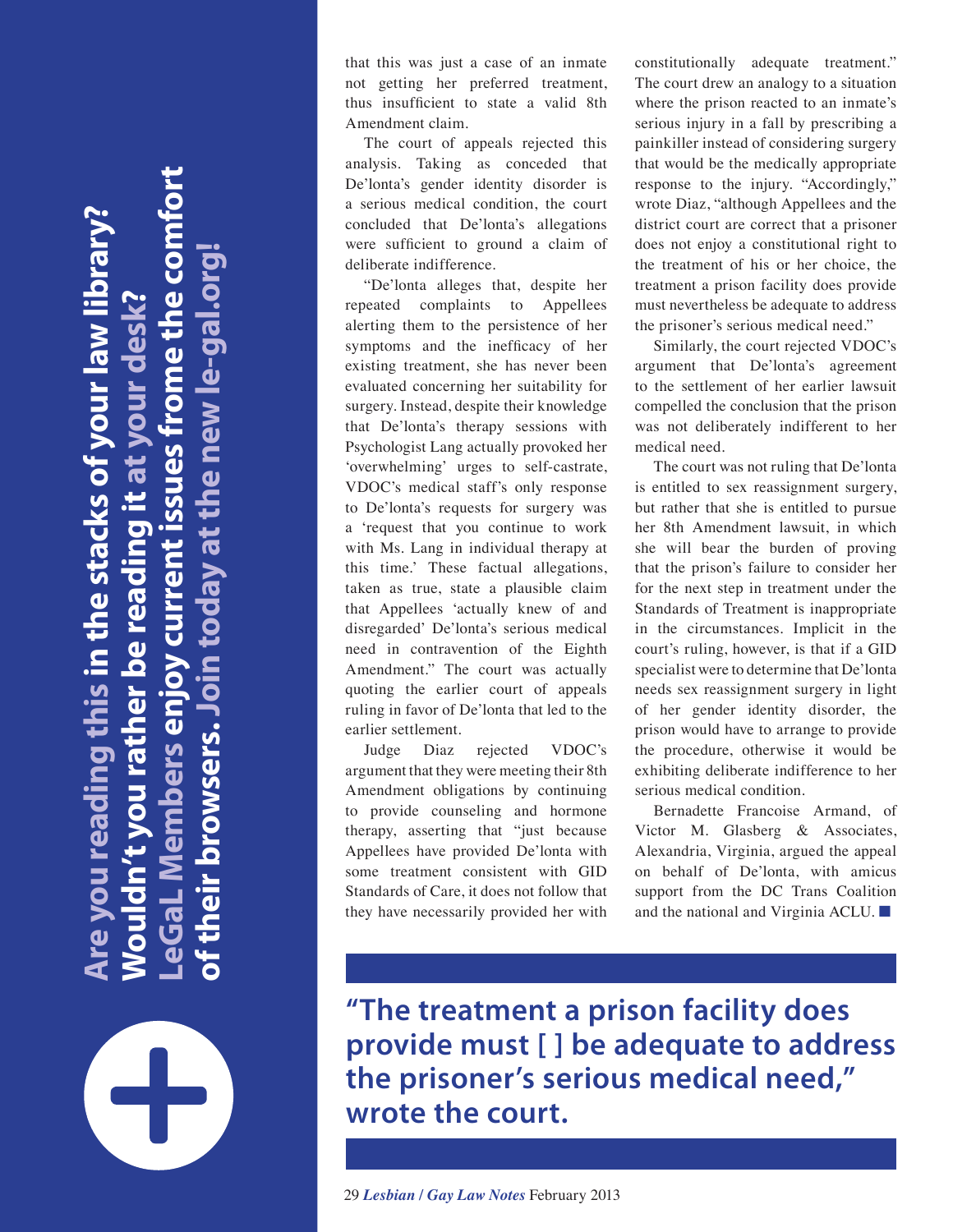### **European Court Rules in Religious Liberty Cases, Affirming Protection for Gay Rights**

he European Court of Human Rights<br>
(CHR) issued a decision on January<br>
15th concerning whether British<br>
employers are violating the religious he European Court of Human Rights (CHR) issued a decision on January 15th concerning whether British rights of their employees when they take certain disciplinary actions against those employees in four unique situations. In *Eweida and Others v. the United Kingdom*, CHR Fourth Section (Application Nos. 48420/10, 59842/10, 51671/10, and 36516/10), the applications from four Christian employees complaining that UK law failed to protect their religious freedoms were heard. Two cases involved religiously-based refusals to deal with same-sex couples.

The first case the court addressed involved the applicant Ms. Eweida. Ms Eweida, a Christian, worked as a checkin employee for British Airways (BA).

to freedom of religion under Article 9 of the European Convention of Human Rights by rejecting her discrimination claims. The United Kingdom Court of Appeal had rejected Ms. Eweida's claim of discrimination against her employer, British Airways (BA), for its refusal to allow her to wear a cross around her neck at work. The CHR held that the Court of Appeal had not correctly balanced the interests of Ms. Eweida to express her religious beliefs in the workplace against the interests of BA to restrict this through its uniform policy.

The Eweida case was heard with the cases of three other British Christian employees who claimed the Court of Appeal breached their Article 9 rights by not upholding their discrimination claims.

The second case involved Ms. Chaplin,

Similarly, in the third and fourth cases of Ladele and McFarlane, restrictions on religious expression were held to be proportionate where the employers had the legitimate aim of protecting others from discrimination. These two cases differ from the first two in that the applicants felt that their rights as Christian were secondary to the rights of lesbians and gay men to be free of discrimination.

In the third case, a civil servant and registrar, Ms. Ladele, was against samesex marriage and felt it went against her Christian beliefs to officiate same-sex unions. Initially, Ladele was able to make informal arrangements with coworkers to trade work and thus avoided officiating such unions. Ultimately though, she was fired for refusing to perform job duties relating to same-sex civil partnerships.

### **If employers have legitimate business reasons for their actions of restricting religious expression in the workplace they should end up on the right side of this ruling.**

BA had a policy which prohibited the wearing of religious articles for staff with customer service roles, with some limited exceptions. Ms. Eweida began wearing a visible cross on the outside of her uniform in violation of company policy, and one day was sent home because of her decision to don the cross. BA offered her a different position where she could wear her cross without issue. Ms. Eweida was not interested in this position and instead opted to stay at home on unpaid leave. Several months later, BA changed its policy and Ms. Eweida went back to work. Afterwards, she filed a claim for compensation for indirect religious discrimination against BA on the basis that its policy had imposed a provision which adversely affected her right to freedom of religious expression.

The CHR in that case determined that the United Kingdom failed to ensure protection of Ms. Eweida's right

a geriatrics nurse. She, like Eweida, wanted to wear a cross around her neck at work. The hospital where she worked asked her to remove the cross to protect the health and safety of her hospital ward. The hospital had a standing policy preventing staff from wearing necklaces to reduce the risk of injury when handling patients, regardless of religious affiliation. The CHR in this case came out differently than in Eweida and held that where there was a sound health and safety reason for a decision, they could justify limitation of wearing religious items. The importance of the hospital's health and safety reason for imposing the restriction on Ms Chaplin was of much greater magnitude than BA's interests had been in the case of Eweida. The hospital itself was best placed to make decisions about health and safety, and as such, the CHR held that the restrictions in this case were proportionate and did not infringe Ms. Chaplin's Article 9 rights.

Ladele's actions violated the local authority's equal opportunities policy. It appears that she felt that her ability to practice her Christian belief system was unfairly being treated as secondary to the rights of same-sex couples. However, the CHR found the local authority had legitimate reasons for enforcing their equal opportunity policy and dismissing Ms. Ladele.

The fourth case involving Christian employee Mr. McFarlane is similar to that of Ms. Ladele. He was a sex and relationship counselor who was fired for gross misconduct when he was perceived to be against providing counseling to same-sex couples. Supervisors for Mr. McFarlane were concerned about the level of patient care he would provide to clients that he discriminated against and were unwilling to continue to let him serve in his role. In the Ladele and McFarlane cases, the Court held that the employers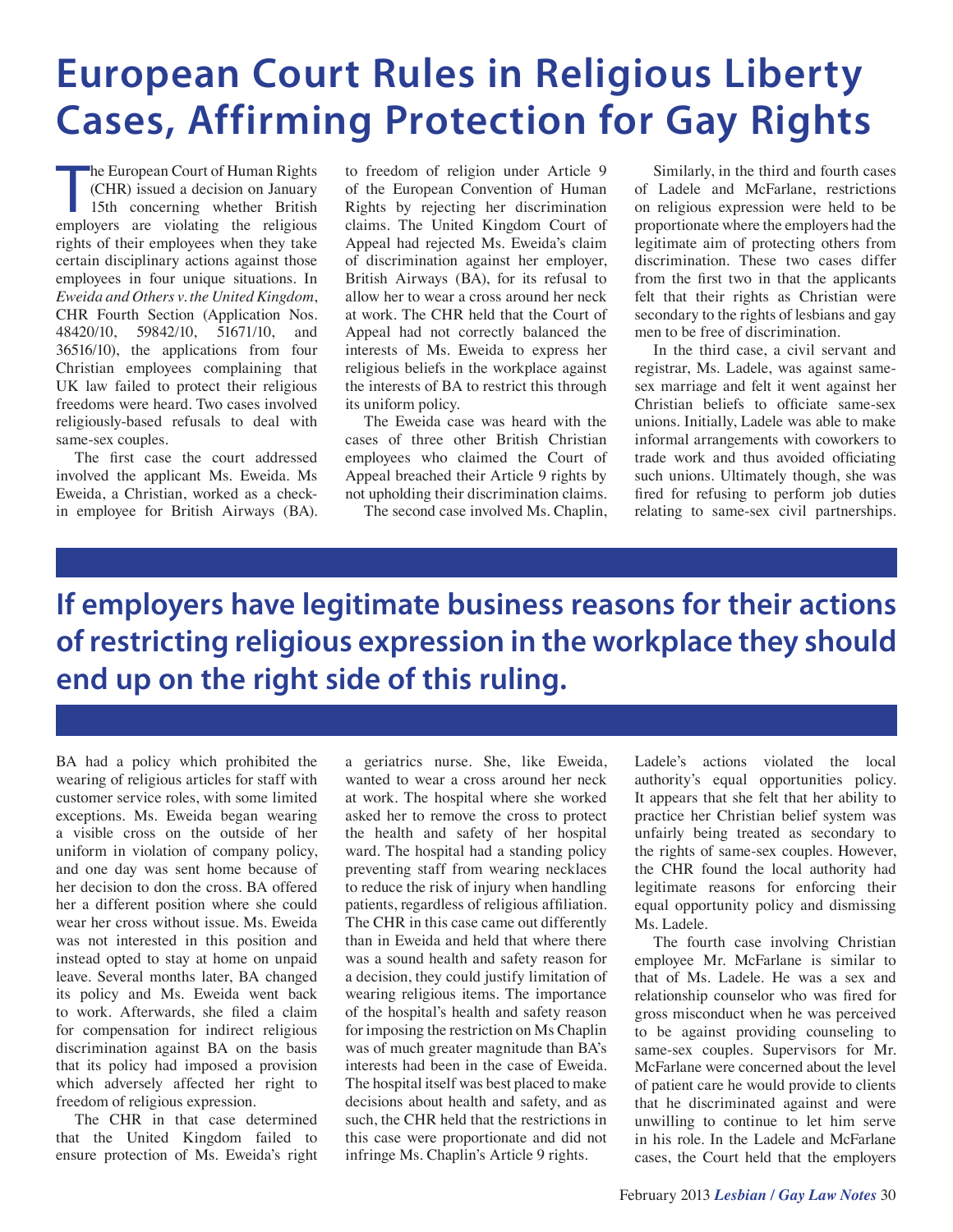in both of these cases had the legitimate business reason of requiring their employees to act in a way that did not discriminate against the public or clients of the agency.

Two CHR judges, Vucinic and De Gaetano, authored a dissenting opinion and noted that while on the surface these last two cases are similar, they are in fact quite different. They note that Ladele never publicly voiced her viewpoints, nor did she receive complaints from service users, only from her gay and lesbian identified co-workers. Her failure to perform this one task of her job frustrated and offended her co-workers, who ultimately reported her. Ladele felt "she had suffered discrimination as a result of her Christian beliefs". Mr. McFarlane, according to the dissenting opinion, must have known he would have to counsel same-sex couples when he entered into practice. They compared his actions with that of a volunteer solider who when faced with combat opts on out on the ground of being a conscientious objector. It is an interesting comparison.

The first and last two cases, while similar on the grounds of religious freedom and expression, differ tremendously when juxtaposed with outcome in the workplace. United Kingdom employers should take notice of these rulings and the reliance employees are basing on Article 9 to claim religious discrimination. However, it is clear from these CHR decisions that if employers have legitimate business reasons for their actions of restricting religious expression in the workplace they should end up on the right side of this ruling. Similarly in the United States, in discrimination cases under Title VII, employers must show that they have legitimate business reasons for actions taken against employees whose religious beliefs affect their workplace activities.

This conversation is ongoing in the UK. This decision is a chamber decision, so if any of the disappointed parties challenge the decision it will be referred to a larger body of judges. It will be interesting to watch how cases such as these will continue to develop in the UK, especially as the government has proposed a bill to provide civil marriage for same-sex couples. — *Tara Scavo*

*Tara Scavo is an attorney in Washington, D.C.* 

### **Supreme Court to Hear Challenge to Federal Requirement That NGOs Working on HIV Prevention Affirmatively Oppose Prostitution**

The Supreme Court announced that it<br>
will review the 2nd Circuit Court of<br>
Appeals decision in *Alliance for an*<br>
Onen Society International, Inc. y. *II* S. he Supreme Court announced that it will review the 2nd Circuit Court of *Open Society International, Inc. v. U.S. Agency for International Development*, 651 F.3d 218 (2011), en banc review denied, 678 F.3d 127 (2012), which held that the federal government probably violated the 1st Amendment rights of the plaintiff agencies by conditioning their receipt of funding under the U.S. Leadership Against HIV/AIDS, Tuberculosis and Malaria Act of 2003 on the agencies having a policy expressly opposing prostitution and sex trafficking and taking no positions or actions inconsistent with such a policy. In so holding, the 2nd Circuit panel, by a vote of 2-1, upheld a preliminary injunction that the district court had issued against enforcement of the policy pending a full trial on the merits. The ruling arguably conflicts with a D.C. Circuit ruling rejecting a 1st Amendment challenge to the policy, *DKT Int'l, Inc. v. U.S.A.I.D.*, 477 F.3d 758 (D.C. Cir. 2007). The circuit split on the constitutionality of a federal statute has now captured the Supreme Court's attention. *U.S.A.I.D. v. Alliance for an Open Society*, No. 12-10, 2013 WL 135533 (cert. granted, Jan. 11, 2013).

At the heart of the case is the complicated doctrine of "unconstitutional conditions" that the Supreme Court has developed through a series of cases involving restrictions placed by Congress on the recipients of federal funds. Perhaps the most notorious of these cases is *Rust v. Sullivan*, 500 U.S. 173 (1991), which rejected a constitutional challenge to the requirement that federal family planning money not be "used in programs where abortion is a method of family planning." Regulations issued under the relevant statute prohibited projects receiving federal funds from providing abortion counseling or referrals, or engaging in any activities that would encourage, promote or advocate abortion as a method of family

planning. The Supreme Court rejected the argument that this was unconstitutionally compelled speech, pointing out that the law authorized federal funding recipients to establish separate organizations that would not receive federal money and could undertake abortion-related activities, and that funding recipients were not required to articulate an anti-abortion message, but merely to remain silent about abortion if they wanted federal money. The Court's explanation was that Congress could dictate the content of speech that it was paying for as part of a federally-funded family planning program.

The majority of the 2nd Circuit panel, Circuit Judges Barrington Parker and Rosemary Pooler, found this holding, and other similar rulings by the Supreme Court and other 2nd Circuit panels, to be distinguishable from the HIV restriction case, primarily because the challenged statute goes beyond requiring silence and neutrality, instead conditioning federal money on the recipient agency articulating the government's position as if it was the agency's own position. Dissenting Circuit Judge Chester Straub rejected this distinction, arguing that this case was controlled by *Rust* and similar cases, and that the government was entitled to control the speech of HIVprevention organizations that operated with federal financial assistance.

When the government unsuccessfully sought en banc review of the panel ruling, two other members of the circuit court joined with Judge Straub in dissenting from the denial of en banc review, arguing, among other things, that the split with the D.C. Circuit signified the importance of the issue, meriting reconsideration by the full circuit bench.

When the case was pending before the district court, the government argued that the plaintiffs did not have standing to seek a constitutional ruling because they had failed to take an alternative course offered by regulations to set up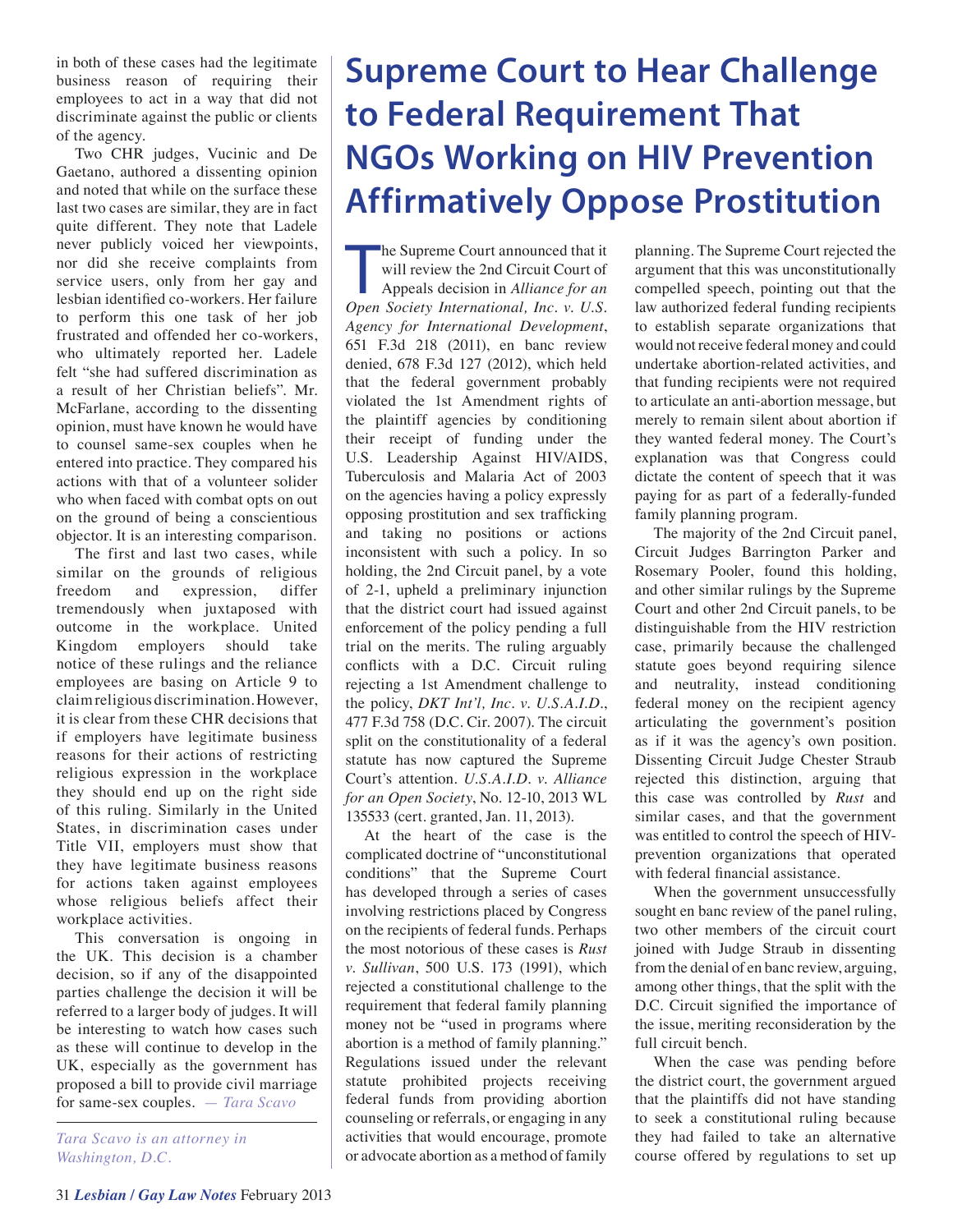separate affiliated organizations that could continue with non-governmental funds to undertake activities seeking to engage prostitutes in HIV-prevention measures, without being compromised in those efforts by having to articulate policy positions hostile to prostitution. The panel majority pointed out that this "affiliated organization" device for avoiding the restriction did not save the statute from constitutional challenge, because the statute went too far in requiring funding recipients to adopt an express policy position with which they may disagree.

"Furthermore," the court said, "the targeted speech, concerning prostitution in the context of the international HIV/AIDS prevention effort, is a subject of international debate. The right to communicate freely on such matters of public concern lies at the heart of the First Amendment. The Policy Requirement offends that principle, mandating that Plaintiffs affirmatively espouse the government's position on a contested public issue where the differences are both real and substantive. For example, the World Health Organization ("WHO") and the Joint United Nations Programme on HIV/AIDS ("UNAIDS") have recognized advocating for the reduction of penalties for prostitution – to prevent such penalties from interfering with outreach efforts – as among the best practices for HIV/AIDS prevention. Plaintiffs claim that being forced to declare their opposition to prostitution 'harms their credibility and integrity as NGOs, which generally avoid taking controversial policy positions likely to offend host nations and partner organizations' and risks 'offending all of the groups whose approach to HIV/AIDS may differ from that of the government,' not to mention some of the very people, prostitutes, 'whose trust they must earn to stop the spread of HIV/AIDS.'"

The plaintiffs (now respondents in the Supreme Court) are represented by the Brennan Center for Justice and attorneys at Wilmer Cutler Pickering Hale & Dorr PC. Their lawsuit attracted amicus support from a large group of public health and human rights organizations. ■

### **Supreme Court Receives First Round of Briefing in Same-Sex Marriage Cases**

The January 22, the parties seeking<br>
courts of the decisions by the<br>
courts of appeals filed their<br>
consing briefs on the merits in the reversal of the decisions by the opening briefs on the merits in the Supreme Court in *Hollingsworth v. Perry, No. 12-144 (California Proposition 8),* and *United States v. Windsor*, No. 12- 307 (Defense of Marriage Act, Section 3). In *Hollingsworth*, this means that the proponents of Proposition 8 made their argument to the Court as to why they have standing to defend their state initiative amendment on appeal from the district court's decision declaring it unconstitutional, as well as their argument that the 9th Circuit's ruling (and the district court's ruling) was an incorrect application of the 14th Amendment. In *Windsor*, the order of briefing is unusual in that the first brief was not filed by the Petitioner (the Solicitor General), but rather by a third party, the Bipartisan Legal Advisory Group of the U.S. House of Representatives (BLAG), whose own petition for certiorari was filed in December but has not received any response from the Supreme Court. BLAG was an intervenor at the district court level, and presented the only argument for reversing the district court before the 2nd Circuit. Its status as a party before the Supreme Court is placed in question in the Court's order granting certiorari. On January 24, the amicus curiae appointed by the Court to argue against jurisdiction in *Windsor*, Prof. Vicki Jackson of Harvard Law School, filed her brief (written with the assistance of attorneys at Akin Gump Strauss Hauer & Feld LLP), contending both that BLAG lacks standing to participate as a party in this case, and that the Solicitor General's petition for certiorari did not present the Court with the kind of "Case or Controversy" necessary for the Court to rule on the merits.

In light of the rather unusual posture of the *Windsor* case, in which the Petitioner asks the Court to affirm the decision below rather than to reverse or modify it, the Court set out an unusual briefing schedule in an Order dated December 14, in response to a letter from the Solicitor General suggesting how the briefing could unfold. Thus, BLAG files first, the Solicitor General files its brief on the merits by February 22, Windsor's brief on the merits is due by February 26, and BLAG's reply brief is due thereafter within the time provided by the Court's rules for reply briefs. Focusing separately on the jurisdictional question, after Prof. Jackson filed her brief, BLAG, the Solicitor General, and Windsor would have until February 20 to file responding briefs on the jurisdictional questions, after which reply briefs could be filed by Jackson and all parties.

As of the end of January, in addition to the briefs noted above, amici in support of Proponents of Proposition 8 and BLAG's defense of Section 3 filed their briefs towards the end of January. As of January 31, the Clerk of the Court had not posted links to the brief on the Court's website, but SCOTUSblog.com had posted links to numerous amicus briefs in each case. In *Hollingsworth*, briefs were submitted urging reversal of the 9th Circuit by David Benkoff and two other self-identified gay men opposed to same-sex marriage, the Family Research Council, Dr. Paul McHugh, "Scholars of History and Related Disciplines," Liberty Life and Law Foundation, Westboro Baptist Church (Rev. Fred Phelps's outfit, urging the Court to make sure that the United States doesn't offend God by allowing same-sex marriages), Professor Daniel N. Robinson, a group of international jurists and academics, Thomas More Law Center & Imperial County Clerk Chuck Story (persisting in his effort to bolster the Court's jurisdiction despite the challenge to the Petitioners' standing), Coalition for the Protection of Marriage, Foundation for Moral Law, U.S. Conference of Catholic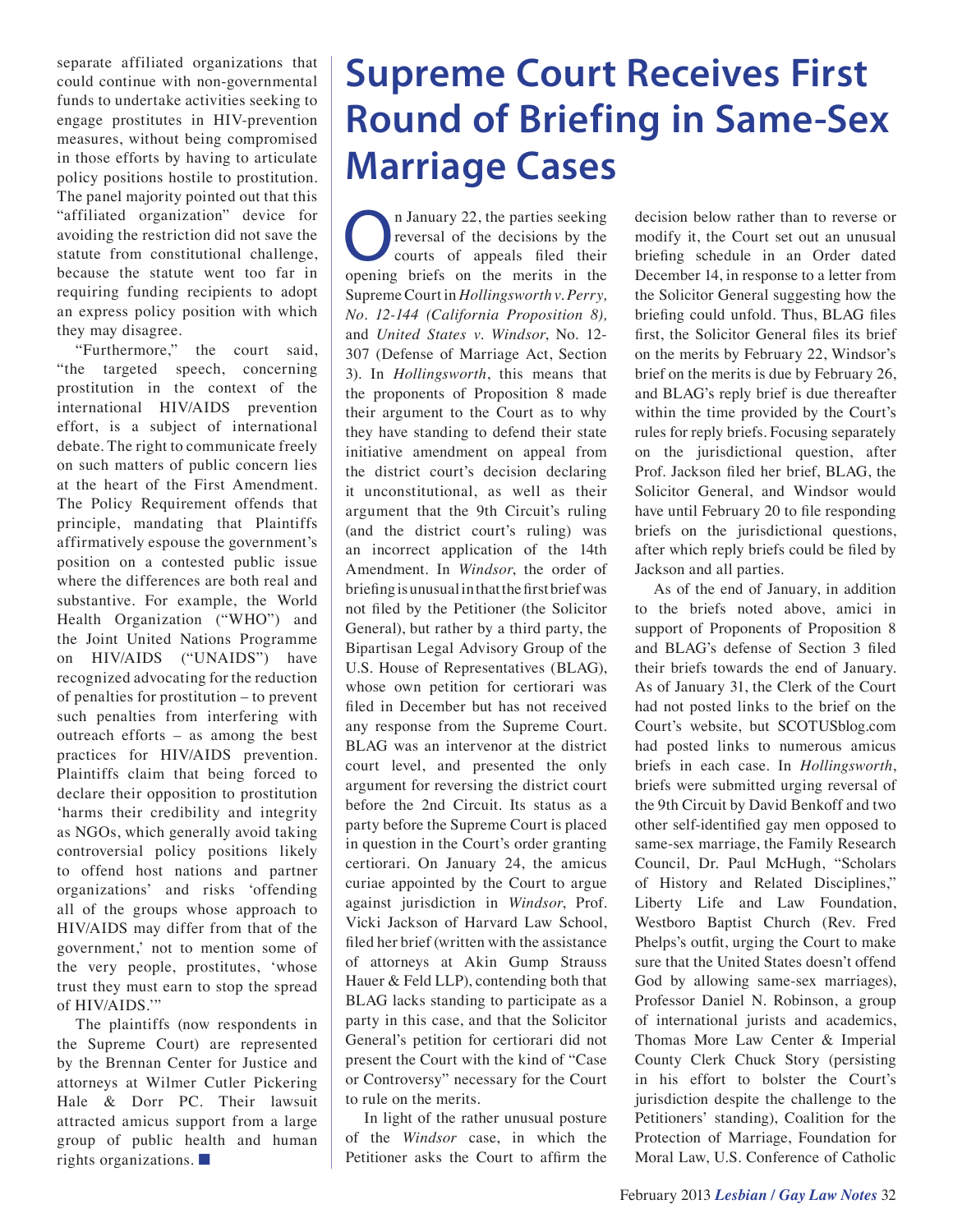Bishops, Citizens United's National Committee for Family, Faith and Prayer, Center for Constitutional Jurisprudence, Patrick Henry College, and Eagle Forum Education & Legal Defense Fund. Filing in Support of BLAG's defense of DOMA were eleven of the groups who filed briefs in the Prop 8 case, plus the Chaplain Alliance for Religious Liberties. From the list, it appears likely that nobody is coordinating amici on this side of the cases and the Justice's clerks are going to face lots of repetitive arguments as they go through these briefs – if anyone is actually going through all of these briefs.

The standing argument that Proponents of Prop 8 advance in their brief in *Hollingsworth* is straightforward. After reciting the history of the litigation, they argue that the state of California has undoubted standing to appeal a decision by the federal district court that a provision of the California Constitution violates the 14th Amendment. Relying upon the California Supreme Court's

standing, asserted that the special role afforded to initiative proponents under the California Constitution would justify recognizing their standing to represent the people of the state in defending the initiative that the voters approved when those state officials normally charged with defending the state's interest declined to do so.)

 On the merits, the Proponents emphasized the federalism aspect of the case, arguing that the decision about marriage equality should be made through the democratic process of the state of California rather than through a federal judicial ruling, and, taking an "originalist" position regarding constitutional interpretation, imply astonishment at the argument "that the issue was taken out of the People's hands in 1868, when the Fourteenth Amendment was ratified, and that our Constitution itself defines marriage as a genderless institution." (Emphasis in original) They also argued that the 9th Circuit's attempt

than by single parents, as if such studies had anything to do with the qualifications of married same-sex couples to raise children. They contend that the inability of same-sex couples to procreate without the assistance of a third party (a sperm donor or a surrogate mother) creates a difference between samesex and different-sex couples sufficient to render them not similarly situated with respect to the marriage issue; even if a court were to find that they were similarly situated, the Proponents argue that the state has a particular interest in using marriage to channel accidental or unintended procreation into a stable unit to raise the resulting children, an interest that they argue is not present for samesex couples whose acquisition of children results from intentional action (of donor insemination or adoption).

BLAG's brief in *Windsor* does not address the standing and jurisdictional issues, which are postponed until they file their brief in response to Prof.

#### **A major premise of BLAG's argument is that the appropriate level of judicial scrutiny for Section 3 is "rational basis."**

response to the 9th Circuit's certified question on standing, they argue that as a matter of California law, the initiative proponents have standing to represent the state of California's interest in defending that provision in case the usual officials who would mount such a defense (the governor and the attorney general) decline to do so, and contend that for purposes of Article III standing, this is sufficient to meet the Supreme Court's standards. On this theory, there is no need for the Proponents to show that they have a particularized interest that would confer standing on them individually. (In its certified question, the 9th Circuit had asked the California Supreme Court to address both bases of standing under California law, but that court only addressed the issue of representational

to evade the underlying question of the right to marry by repositioning the case to be about the "rescission" of the right to marry is unavailing: either same-sex couples have a right to marry as a matter of the 14th Amendment or they don't, regardless whether the question arises prospectively or retrospectively, they argue. They distinguish *Romer v. Evans* by emphasizing the sweeping nature of the Colorado amendment that was struck down in that case, compared to the "narrow" effect of Proposition 8, as it was subsequently construed by the California Supreme Court. They avoid any overt gay-bashing in their argument, although some will be put off by the continuing (and somewhat misleading) citation of studies showing that children are better off raised by intact traditional families

Jackson in February. The focus instead is on the merits. BLAG, like the Prop 8 proponents, raises the banner of federalism, providing a very selective account of the adoption of DOMA that makes it sound like a carefully thoughtthrough rational response in 1996 to the possibility that one state – Hawaii – might be making same-sex marriages available, creating the possibility that same-sex couples from other states would go to Hawaii to marry and then demand recognition of their marriages by their home states and the federal government. Section 2 (not at issue in this case) was enacted so as to leave to each state the decision whether to recognize such marriages, unencumbered by any federal full faith and credit obligations, and Section 3, in this account, was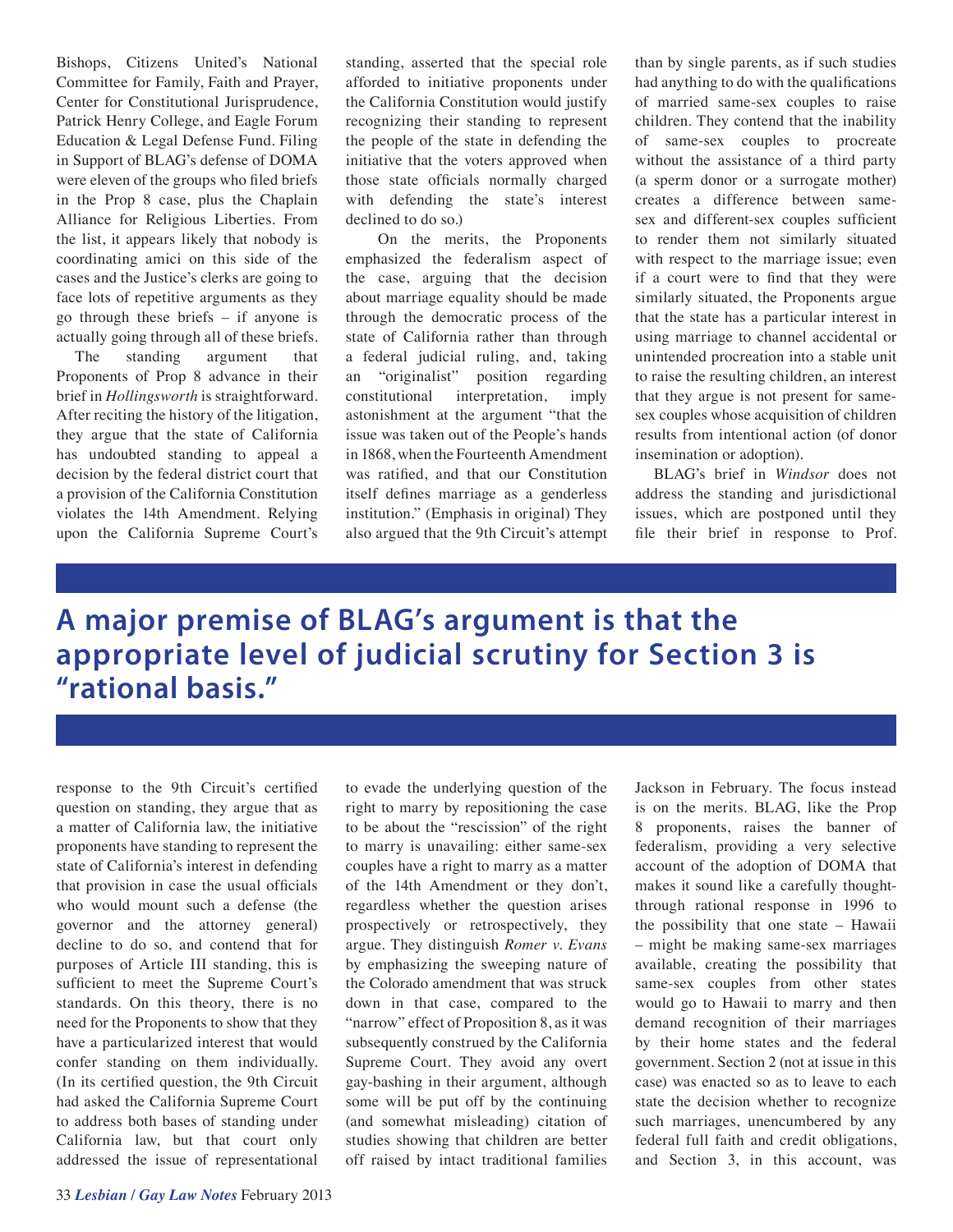intended to preserve the status quo for the federal government of recognizing only different-sex marriages, in order to preserve uniformity of qualifications for federal rights and benefits throughout the country and avoid the sudden unanticipated accrual of an entire new class of federal beneficiaries. On this account, disapproval or dislike of gay people is not relevant to the equal protection analysis (even though the legislative history, partially ignored in this account, is rife with expressions of such disapproval or dislike). BLAG argues that the constitution has nothing to say, one way or the other, about whether the federal government is obligated to recognize marriages of same-sex couples, and that the policy question for Congress in 1996, before any state was authorizing such marriages but in anticipation that it might happen, was whether the federal government should recognize them or not recognize them. As to that, BLAG argues that it was rational to decide not to recognize them while the issue of who could marry was worked out state by state, and that if a large number of states eventually did allow same-sex marriages, Congress might rationally reconsider this policy decision. BLAG also reiterated the Prop 8 Proponents' argument that Congress could rationally prefer to bestow federal marriage rights on different-sex couples in order to channel procreative activity for the sake of the children, and judge that this would not be necessary for same-sex couples, who don't "accidentally" procreate.

A major premise of BLAG's argument is that the appropriate level of judicial scrutiny for Section 3 is "rational basis," under which the provision enjoys the presumption of constitutionality and the burden of showing irrationality is on the plaintiff. Because the 2nd Circuit decided that the case merited "heightened scrutiny," BLAG devoted a substantial part of its brief to arguing against that higher level of review. BLAG argued against the 2nd Circuit's conclusion as to each of the four prongs of the typical equal protection heightened scrutiny analysis that federal courts have engaged in for sexual orientation discrimination claims, after making the now-ritualistic assertion that in fact Section 3 does not

directly discriminate based on sexual orientation, because same-sex couples' marriages will not be recognized (and different-sex couples' marriages will be recognized) regardless of the sexual orientation of the parties (although they conceded in a footnote that as a practical matter Section 3 disadvantages gay people who want to marry their samesex partners).

"This Court has had opportunities to declare sexual orientation a suspect class and has declined to do so," argued BLAG, characterizing the 2nd Circuit's ruling as "an outlier" because it "directly conflicts" with rulings in eleven other circuits. (Prior to its ruling in *Windsor*, the 2nd Circuit had been one of just a handful of circuits that had not previously issued an opinion on this issue.) BLAG led off its argument by focusing on the impressive gains that the gay rights movement has achieved in recent years, arguing that gays are not "politically powerless." They note the surge in public opinion in support of same-sex marriage, the recent ballot box victories in Maine, Washington State, Maryland and Minnesota, the recent legislative enactment of marriage equality in New York and other states, the embrace of marriage equality and gay rights generally by the Democratic National Platform (with the personal endorsements of the president and vicepresident) in 2012, and contend that there is no need for the courts to subject federal policies that disadvantage gay people to heightened scrutiny, since gay people now have sufficient clout to protect their interests through the political process. Their peroration makes the gay rights movement sound like a juggernaut sweeping all before it: "Gays and lesbians are one of the most influential, best-connected, best-funded, and best-organized interest groups in modern politics, and have attained more legislative victories, political power, and popular favor in less time than virtually any other group in American history." BLAG argues that this alone would justify rejecting heightened scrutiny, stating: "This Court has never definitely determined which of the four factors is necessary or sufficient, but given that the ultimate inquiry focuses on whether a group needs the special intervention of the courts or whether issues should be left for the democratic process, the political strength of gays and lesbians should be outcome determinative here."

Nonetheless, BLAG proceeds to address the other prongs, first briefly referring to the "channeling procreation" argument as supporting the contention that "whether a married couple is of the opposite sex is relevant to the government's interest in recognizing marriage." Then they argue that sexual orientation is not an "immutable characteristic," contending that it is a classification defined by behavioral propensities, to distinguish it from previously-recognized suspect classifications, and that scientific experts continue to state that the factors that cause people to have a particular sexual orientation as "not well understood" and not yet scientifically established, and that "for some persons, sexual orientation is fluid." As to the history of discrimination argument, they seize upon expert testimony offered in this case to suggest that the history of official discrimination is relatively short, noting testimony that "the concept of the homosexual as a distinct category of person did not emerge until the late 19th century," overt discrimination on this basis does not show up in federal law until the 20th century, and "more importantly, unlike racial minorities and women, homosexuals as a class have never been politically disenfranchised – the kind of pervasive official discrimination that most clearly supports suspect class treatment by the courts."

BLAG concludes this argument by reiterating its view that this is a political question that should not be decided in the courts, claiming that the democratic process "has substantial advantages over constitutionalizing this issue," noting the ongoing debate throughout the country at all levels of government and society. "This is how it should be," BLAG contends. "These for a require participants on both sides to persuade those who disagree, rather than labeling them irrational or bigoted." They urge the Court not to short-circuit the political debate, and to reverse the 2nd Circuit. ■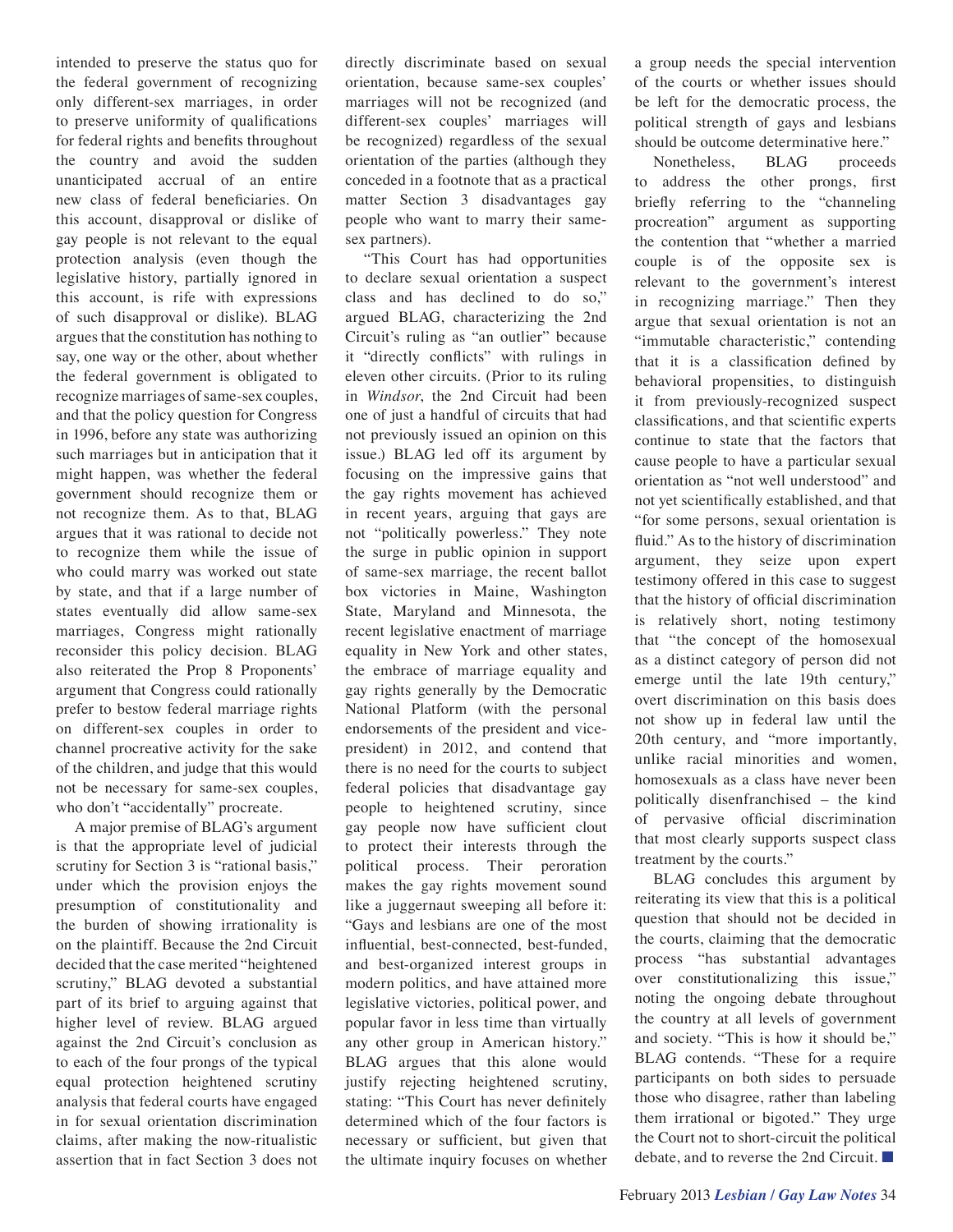### **Sixth Circuit Revives Gay Couple's §1983 Claims Arising from Public Park Sex Sting Operation**

n January 7, 2013, the U.S. Court of Appeals for the Sixth Circuit reversed in part and affirmed in part a case against Michigan law enforcement, the City of Westland and Wayne County in Michigan arising from the arrest of one of the plaintiffs in a public park sex sting operation. *Alman v. Reed*, 2013 WL 64370.

The Metro Street Enforcement Team (MSET), a task force comprised of officers from the Westland Police Department and the Wayne County Sherriff's Department, observed "used condoms along the trails" at Hix Park, a public nature park in Michigan. As a result, MSET conducted a decoy operation on October 12, 2007, with defendant Deputy Reed acting as decoy. Defendant Sergeant Robert Swope, who supervised MSET, explained that Reed was chosen because he "had experience working with the morality unit for the Sheriff's Department for about five years."

On October 12, 2007, plaintiff Randy Alman "decided to take a break from helping his mother move to a new apartment and go visit Hix Park." Reed noticed Alman sitting on a picnic bench under a pavilion located nearby a Parking Lot. Reed approached Alman, sat down at the table, and struck up a conversation. Alman testified that Reed asked him what he was doing in the park, and Alman told him that he was taking a break from helping his mother move. Alman also mentioned his partner, coplaintiff Michael Barnes, noting that they had just moved to Indiana after previously living in California. Reed testified that this statement led him to

believe that Alman was gay.

The parties dispute what happened next. Reed testified that Alman stated he liked to visit Hix Park for "recreation"; Alman testified he had never been there before. Reed also stated that Alman asked if he had found the park through a website called "squirt.org" which Reed claims he never heard of before that day. Reed claimed he told Alman he was in the park to look for deer, and that Alman told him he often saw deer in his mother's yard nearby and invited him to "'take a walk down the trail' to see if they could find a 'big buck.'" Alman claims, however, that he simply got up and said he was going for a walk and then leaving the park, and claims that Reed followed him without invitation.

However, it is undisputed that Alman began walking down a trail, and Reed followed him. Alman claims that Reed asked him "if there was a more secluded spot they could go to" and Reed testified that Alman "veered off on his own into a small clearing after they had walked a short distance." Once in the clearing, the two men began to talk. Alman claims that he believed Reed was flirting with him, and that Reed told Alman that he "liked to watch." Reed testified that he told Alman "he was 'a little nervous' and 'new to this' type of activity." It is undisputed that at this point, Alman touched "the zipper area on the front of Reed's crotch." Alman claims he simply "brushed" his hand against Reed's zipper area and did not consider touching it. Reed testified that "Alman 'grabbed' his crotch with his 'whole cupped hand' for 'an instant, maybe a second or half a second.'" Alman then "went down on one knee," claiming that he was positioned "sideways" and pretended to tie his shoe to "demonstrate that 'everything was okay.'" Reed did not recall what Alman was doing when he went down on one knee, and testified that he showed Alman his badge and arrested him.

Reed further testified that he told his boss, Sgt. Swope, that he arrested Alman after Alman had "grabbed me or touched my crotch." Swope testified that he did not ask Reed if Alman had used force, whether Alman propositioned him, or whether Reed had said or done anything that might have caused Alman to believe that he had consent to touch Reed. Further, on Swope's orders, the car that Alman drove to the park was towed and impounded. Alman was charged with: [1] Accosting and Soliciting; and [2] Fourth Degree Criminal Sexual Conduct (CSC4). Alman was released two hours later after he posted a \$150 bond.

The car that had been impounded belonged to Barnes. A few days after the arrest, Barnes drove to Michigan to "retrieve Alman and his car." On October 17, 2007, Barnes elected to redeem his vehicle without contesting the seizure by paying a \$900 redemption fee. Barnes also signed an acknowledgement of the vehicle's release and his payment, which included the following provision: "This precludes any action in this case regarding the vehicle and constitutes a final settlement of the civil nuisance abatement case. This settlement is independent and has no effect on any criminal charges that may arise from the same incident."

The Prosecution eventually voluntarily

**The Prosecution eventually voluntarily dismissed the original charges against Alman because "the officer's conduct was designed to make the individual believe the act was invited or consensual."**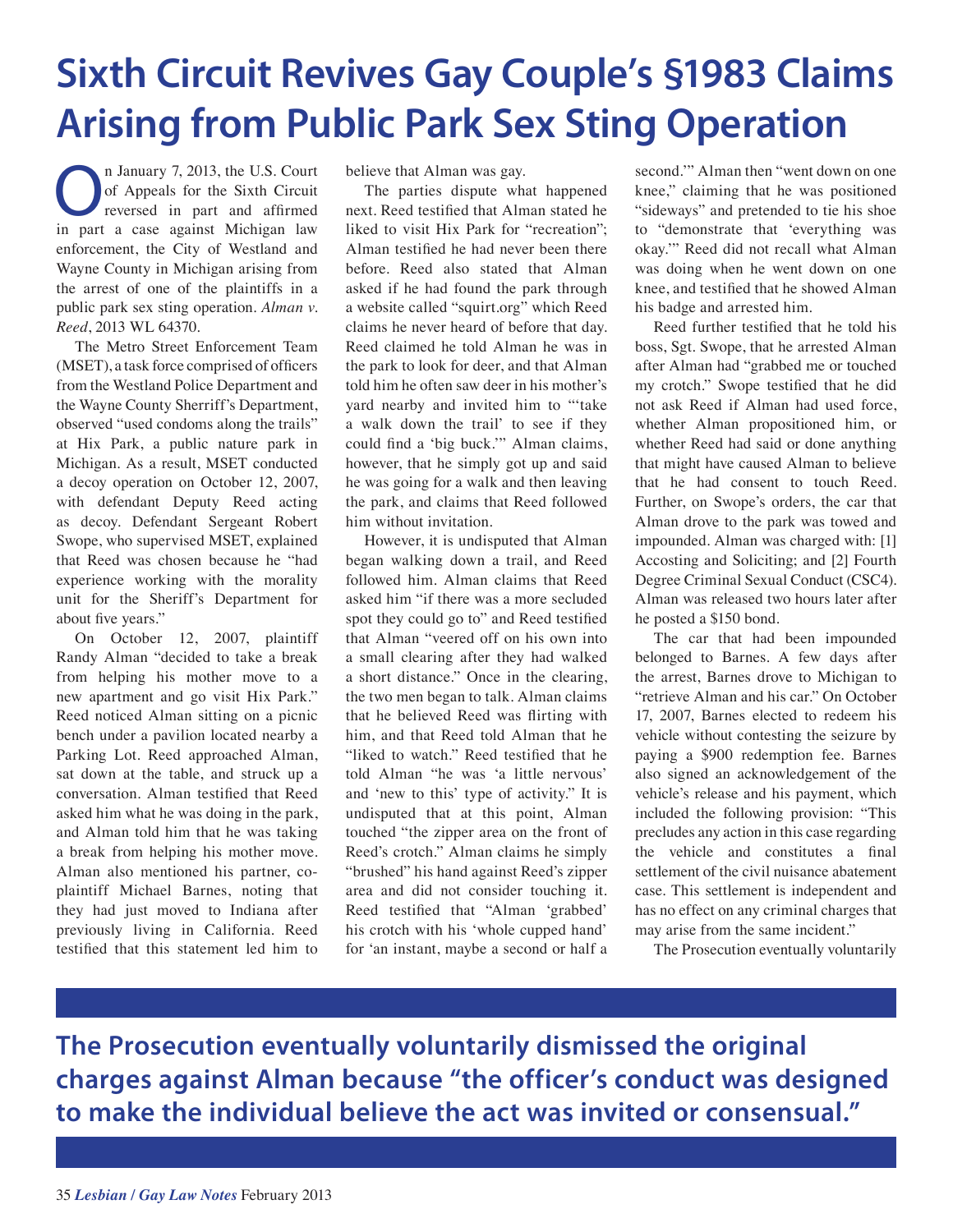dismissed the original charges against Alman. Assistant County Prosecutor Luke Skywalker testified that the dismissal was based upon the following policy statement, intended to provide, *inter alia* local police agencies, the standards used by the Prosecutor in deciding whether to prosecute cases involving allegations of sexual conduct in public places: "An unsolicited sexual act or exposure to a member of the public or an undercover police officer will bring a misdemeanor charge of indecent exposure… or disorderly person-obscene conduct… Charges will not be pursued by this office if the officer's conduct was designed to make the individual believe the act was invited or consensual."

After the original charges against Alman were dismissed, Officer Randy Thivierge of MSET issued Alman an appearance ticket for having violated two Westland municipal ordinances during his encounter with Reed: [1] Being a Disorderly Person (s 62-97); and [2] Battery (s 62-67). Alman moved to dismiss these charges on May 20, 2008 and a state court judge dismissed the s 62-97 charge on the basis that it required allegations of "exposure of bodily parts" which were absent here. The battery charge went to trial, but on the day of trial, the judge dismissed the case because none of the officers appeared in court. Alman's state criminal case was now over. He then brought this federal suit against defendants, along with his partner and The Triangle Foundation as co-plaintiffs, for alleged violations of their constitutional rights. The Triangle Foundation is an LGBT advocacy organization that has since been renamed Equality Michigan.

In their federal complaint, plaintiffs asserted twelve causes of action: [1] Alman raised eight claims, based on the Fourth Amendment, the Fourteenth Amendment and Michigan state malicious prosecution law; [2] Barnes raised three claims based on the Fourth Amendment and state law abuse of process; and [3] plaintiffs together raised a First Amendment claim, alleging that defendant's conduct would chill other members of The Triangle Foundation from engaging in protected activity. On October 7, 2010, the district

court granted defendants' motion for summary judgment and dismissed the complaint. Plaintiffs appealed the dismissal of the claims brought by the individual plaintiffs only.

Writing for the 6th Circuit panel, Senior Judge Damon J. Keith held that the district court erred in granting summary judgment as to Alman's claims that his Fourth Amendment rights were violated, because his initial arrest was not supported by probable cause. He found that the myriad disputed issues of fact could lead a fact-finder to conclude that there was no probable cause for an arrest. A violation of CSC4 occurs when an individual "engage[s] in sexual contact with another person and if any of the following circumstances exist: … (b) Force or coercion is used to accomplish the sexual contact. Force or coercion includes, but is not limited to, any of the following circumstances: … (v) When the actor achieves the sexual contact through concealment or by the element of surprise." While there is no dispute that Alman touched Reed's crotch without express consent or invitation, Judge Keith found that there was no probable cause to believe that Alman was about to use or did use force or otherwise surprised him, as is necessary to sustain a conviction under CSC4. Therefore, it was error for the district court to find that probable cause to commit CSC4 existed as a matter of law. Based on the same reasoning, the court reversed the district court on Alman's claims relating to the other three charges that were brought against him.

On appeal, Sgt. Swope argued that he was entitled to qualified immunity shielding him from individual liability, even if the arrest was not supported by probable cause. The district court did not reach any of the remaining issues, because it found the arrest was supported by probable cause, but the 6th Circuit did. Judge Keith rejected Swope's argument that his belief that probable cause existed was reasonable, because he did not hear the conversation between Alman and Reed and he did not ask any follow-up questions before completing Alman's arrest after Reed told him that Alman had "grabbed me or touched my crotch." Therefore, Swope could not have

a reasonable basis to believe that any of the offenses that Alman was charged with had occurred or were about to occur.

The other judges on the panel, Judge Danny J. Boggs and Judge Karen Nelson Moore, joined on all parts of the decision, with the exception of the court's opinion on qualified immunity for Swope. Judge Boggs dissented, stating that "given the intricacy of the court's analysis (albeit ultimately correct), I cannot agree that we must label Officer Swope as outside the ambit of 'reasonably competent police officer' because he made the judgment on the spot, under the circumstances, that there was probable cause."

The court otherwise affirmed the district court's dismissal of Alman's remaining claims: a state law malicious prosecution claim against Thivierge for issuing the second set of charges he faced, because he did not establish the element of malice; and [2] municipal liability for failure to train, because Alman failed to establish that any government officials had specific awareness of the potential for constitutional violations arising from the failure to train Swope about the sexual activity laws or what "accosting" meant.

As for Barnes' Fourth Amendment claim based upon the seizure of his car, since the arrest was not supported by probable cause, the court reversed the district court on this issue as well. Judge Keith noted in a footnote that the waiver contained in the acknowledgement form that Barnes received upon payment of the \$900 fee did not waive his constitutionalbased claims since it did not specifically indicate that such claims would be waived and "such waivers are not presumed lightly.'"

Barnes also raised a state law claim for abuse of process, but the court held that the record was devoid of any evidence that by requiring a settlement fee to release an impounded vehicle, Wayne County was engaged in a "form of extortion" necessary to establish a violation of the statute. Therefore, the court affirmed the dismissal of this claim as well. — *Eric J. Wursthorn*

*Eric J. Wursthorn is a Senior Court Attorney in the New York State Unified Court System.*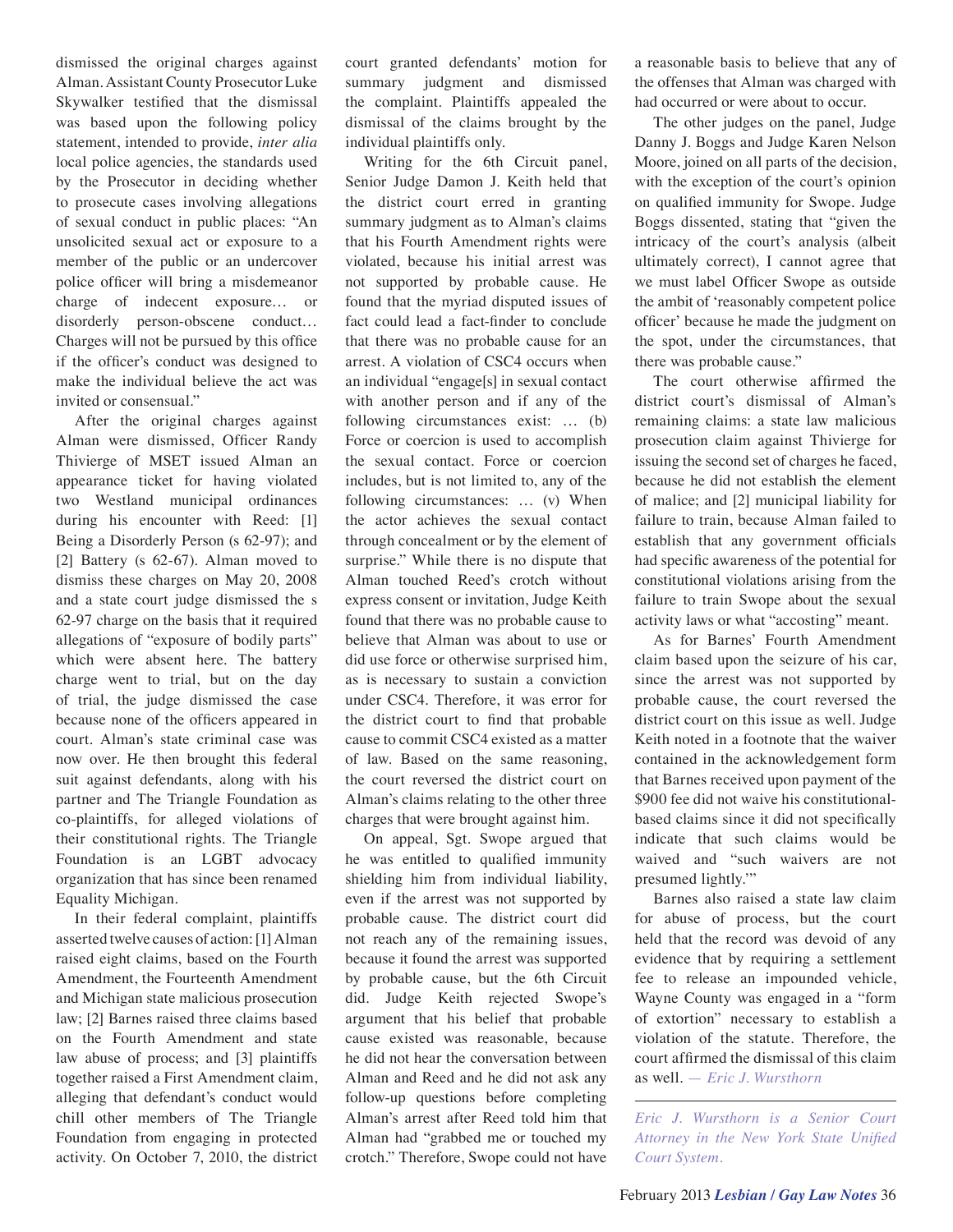### **A Loophole Permits Same-Sex Couples to Enjoy Employer Provided Health Benefits in Michigan**

n Attorney General v. Civil Service<br>Commission, 2013 WL 85805 (Mich. Ct.<br>App. Jan. 8, 2013), the Attorney General<br>of the State of Michigan contested the new n *Attorney General v. Civil Service Commission*, 2013 WL 85805 (Mich. Ct. of the State of Michigan contested the new policy by the Civil Service Commission to extend eligibility in the state sponsored health plan to co-residents of state employees. While the new eligibility policy is gender-neutral and benefits a broad range of different people, it seems that it was primarily intended to benefit same-sex couples. The Court of Appeals of Michigan saw no constitutional flaws with the new gender-neutral policy and affirmed the lower court's decision in favor of the Civil Service Commission.

The Michigan Civil Service Commission is responsible for setting the policies regarding state provided health insurance for state employees. The Commission and the employees' union negotiated a health benefits policy that allows an unmarried employee to enroll one other individual, provided that the individual is over 18 years old, not a blood relative, and shared a residence with the employee for at least 12 continuous months.

Realizing that the new policy extends benefits previously reserved to married couples to same-sex couples, the Attorney General brought suit seeking to have the new policy deemed unconstitutional.

First, the Attorney General argued that the new policy was an attempt to circumvent the Michigan Marriage Amendment, as interpreted by the Michigan Supreme Court. The Michigan constitution states: "The union of one man and one woman in marriage shall be the only agreement recognized as a marriage or similar union for any purpose."

In 2008, the Supreme Court of

Michigan interpreted the marriage amendment as foreclosing any domestic partnership policies that "specifically and explicitly intended to confer benefits on same-sex partners." The Attorney General argued that the Commission's new policy fell within the types of policies prohibited by the Supreme Court's decision.

The court rejected this argument, stating that the new policy only incidentally benefits same-sex couples. "There is no absolute prohibition against same-sex domestic partners receiving benefits through their relationship with an employee so long as that receipt is not based on the employer's recognition of that relationship as a 'marriage or similar union.'" As written, the policy may benefit a wide variety of other people, including an opposite-sex boyfriend or girlfriend, a nonromantic best friend, or a mere housemate.

Second, the Attorney General asserted that the policy violated Michigan's Equal Protection Clause. Having questioned the constitutionality of the policy, the court first considered which standard of review is appropriate. The court concluded that rational basis review should serve as the standard because the genderneutral policy does not infringe on a fundamental right, discriminate against a "suspect" classification (race, ethnicity, or national origin), or discriminate against a "quasi-suspect" classification (gender or illegitimacy). Notably, the court stated that excluding married couples and close relatives from utilizing the new policy is absurd and unfair, but the Commission was required to limit the eligibility somewhere and this exclusion was negotiated with the employees' union.

Rational basis review provides an

**Despite the ongoing efforts to limit the societal benefits available to samesex couples, many loopholes exist to circumvent these discriminatory practices.** "exceedingly low standard" whereby the "the question is only whether the policy could plausibly be said to possibly advance any legitimate government interest." Applying this standard, the court stated that the new policy did not violate the Equal Protection Clause because the new policy was set after negotiating and bargaining with the employees' union. As a product of negotiations, the policy cannot be considered arbitrary or unrelated to the state's interests.

Third, the Attorney General argued that the Commission lacked constitutional authority to implement the new policy. This argument seems to suggest that the Commission, as an entity created by the Michigan constitution, did not have the constitutional mandate necessary to implement policies regarding the health care benefits for state employees. However, the court noted that article 11, section 5 of the Michigan constitution vested exclusive power in the Commission to set compensation and conditions of employment for public employees.

Finally, the Attorney General argued that the new policy does not constitute "compensation" under the Michigan constitution, asserting that the term "compensation" in the Michigan constitution does not include providing health care benefits. The court quickly dismissed this argument by examining case precedent that included benefits as compensation.

The Court of Appeals demonstrated that despite the ongoing efforts to limit the societal benefits available to samesex couples, many loopholes exist to circumvent these discriminatory practices. Granted, the Commission's new policy throws the baby out with the bathwater by extending benefits to a wide variety of other people, but it remains to be seen how many state employees can take advantage of the new policy.

As a final note, the Attorney General pledged to challenge the Court of Appeals decision to the Michigan Supreme Court. Given the Supreme Court's interpretation of the marriage amendment this may be an uphill battle for proponents of samesex partner benefits. *— Gillad Matiteyahu*

*Gillad Matiteyahu is a law student at New York Law School ('13).*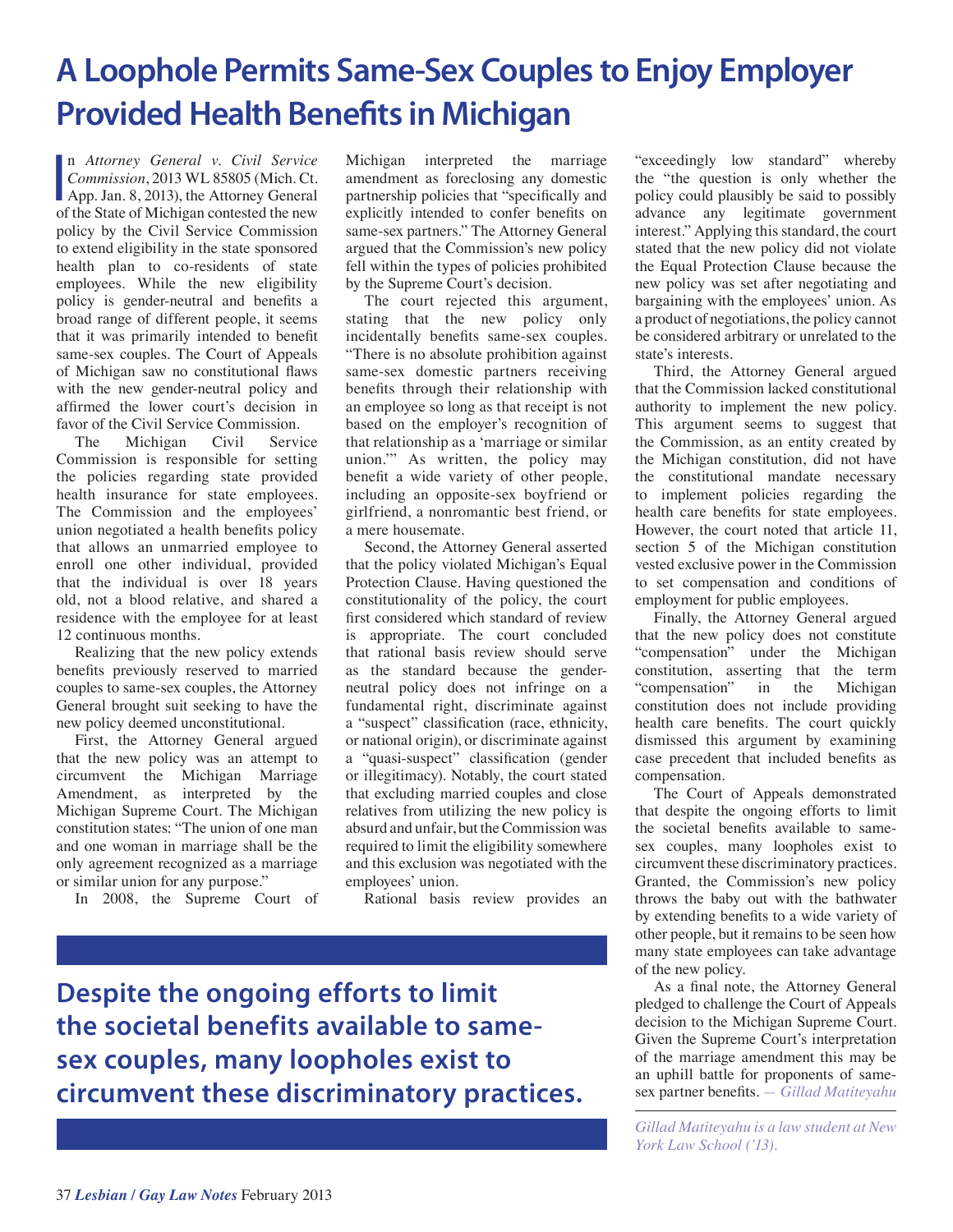### **California Court of Appeal Rules on Presumptive Parentage Claim by Adoptive Parent's Former Same-Sex Partner**

n a non-published decision by the<br>California 2nd District Court of Appeal,<br>a woman formerly in a relationship with<br>a child's adoptive mother was determined n a non-published decision by the California 2nd District Court of Appeal, a child's adoptive mother was determined to be the child's legal parent. *Beth C. v Marcia B.*, 2004 WL 143543 (Cal. App. 2 Dist., January 14, 2013)

In 2002, Beth and Marcia began a committed same-sex relationship, and though they never registered as domestic partners in any state, by 2003 Beth had moved from California to Illinois to live with Marcia. The couple looked into adoption after they tried to have a child through donor insemination of Beth.

In January 2007, Marcia formally adopted a four year old boy, Egor, from Russia, and the couple re-named him Ian. Beth was not listed as an adoptive parent because she was worried about how a DUI on her record might affect the adoption, and because Russia did not allow same-sex couples to adopt. After Marcia's adoption of Ian became effective, Beth began the process of legally adopting the child in California as well, but this process was never completed after several delays.

During 2007 and 2008, Beth remained a "stay at home mom" for Ian, while Marcia worked full time. Beth took Ian to his doctor appointments, and he called Beth "mommy." When the couple ended their relationship in August 2008, Beth and Ian continued living with Marcia in order to allow Ian to finish kindergarten, at which time Beth took Ian to live with her at her parents' in California. For 18 months, Ian lived with Beth, and saw Marcia for a few weeks of the year during holidays. Ian was enrolled in school in California, and on his medical and school records Beth was listed as his mother.

Beth and Marcia's relationship apparently remained amicable until February 2011, when Marcia picked Ian up at Beth's residence and did not return him. Marcia then sought a custody order limiting Beth's visitation rights with the child. In response, Beth filed a petition in order to establish her status as legal parent, and after a bench trial the

court found that Beth is Ian's presumed parent. Further, the trial court found that Marcia did not rebut this presumption of parentage, and entered judgment in favor of Beth. Marcia then appealed.

On appeal, Marcia argues that the lower court erred in determining that Beth is Ian's presumptive parent, primarily for reasons of policy. The court looked to the Uniform Parentage Act, which defines the relationship "existing between a child and the child's natural or adoptive parents." The code is written in terms of "mother" and "father," but the Act expressly provides that all provisions be applied, as is practicable, to each parent, in a gender-neutral manner.

Under the Act, a man is presumed to be the father of a child if "he receives the child into his home and openly holds out the child as his natural child." In Beth's case, the court reads this in a generalneutral way, looking at whether Beth received the child into her home and openly held Ian out as her natural child. If this presumption is met, the individual is presumed to be the parent of the child, and the opposing party must rebut the presumption with "clear and convincing" evidence to the contrary.

The reasoning behind this presumption is the state's interest in the welfare of the child, and the integrity of the family. It is not often that courts examine same-sex parentage in this light, and it is especially interesting that the court notes that the Act does not consider the relationship between the parents to be material. In fact, the Court specifically cites case law that the true test is the individual's relationship with the child, rather than with the other parent, if any. *E.C. v J.V.*, 202 Cal. App.4th. 1076 (2012).

Reviewing the lower court's finding, the Court determines that sufficient evidence does indeed exist to support the holding that Beth is Ian's presumptive parent. Primarily the Court looks to the fact that Ian lived with Beth ever since he was adopted by Marcia, including after Beth and Marcia split. Ian referred to Beth as "mom" or "mommy," and in school records and social situations, Beth identified Ian as her son.

Marcia argues on appeal that the lower court's holding is counter to public policy, because it "encourages individuals to avoid taking responsibility for children," as Beth did not adopt or otherwise form a legal relationship with Ian. The Court points out, however, that this same policy would have allowed Marcia to seek child support from Beth, if Marcia had showed that Beth was a presumed parent. Further, the Court observes that Marcia's argument relies on the assumption that Beth did not want a legal relationship with Ian, and could have walked away at any point. Once Beth held Ian out as her son and received him into her home, she became a presumptive parent, with all the benefits and responsibilities that holds at law.

Marcia's next argument springboards off this last point, and she contends that "any person who spends considerable time with a child" and refers to the child in "the right terms" could claim parentage. Though Marcia admits that case law does not support this assertion, she nevertheless tries to distinguish this case based on the fact that the two parents are of the same sex. This doesn't hold any water, though, as the Court circles back around to the policy behind the Act. Rather than examine the relationship between parents, the Court is concerned with the relationship between the child and would-be presumptive parent(s).

Finally, the Court makes quick work of the argument that Beth should not be determined to be Ian's presumptive parent because she did not formally adopt him. In actuality, the Act is designed explicitly as an alternative method from adoption for an individual to establish parental status.

Accordingly, the Court affirms the lower court's holding, and underscores the true motivation behind parentage laws – the welfare of the child, not the relationship between the parents themselves. *—Stephen Woods*

*Stephen E. Woods is a Licensing Associate at Condé Nast Publications.*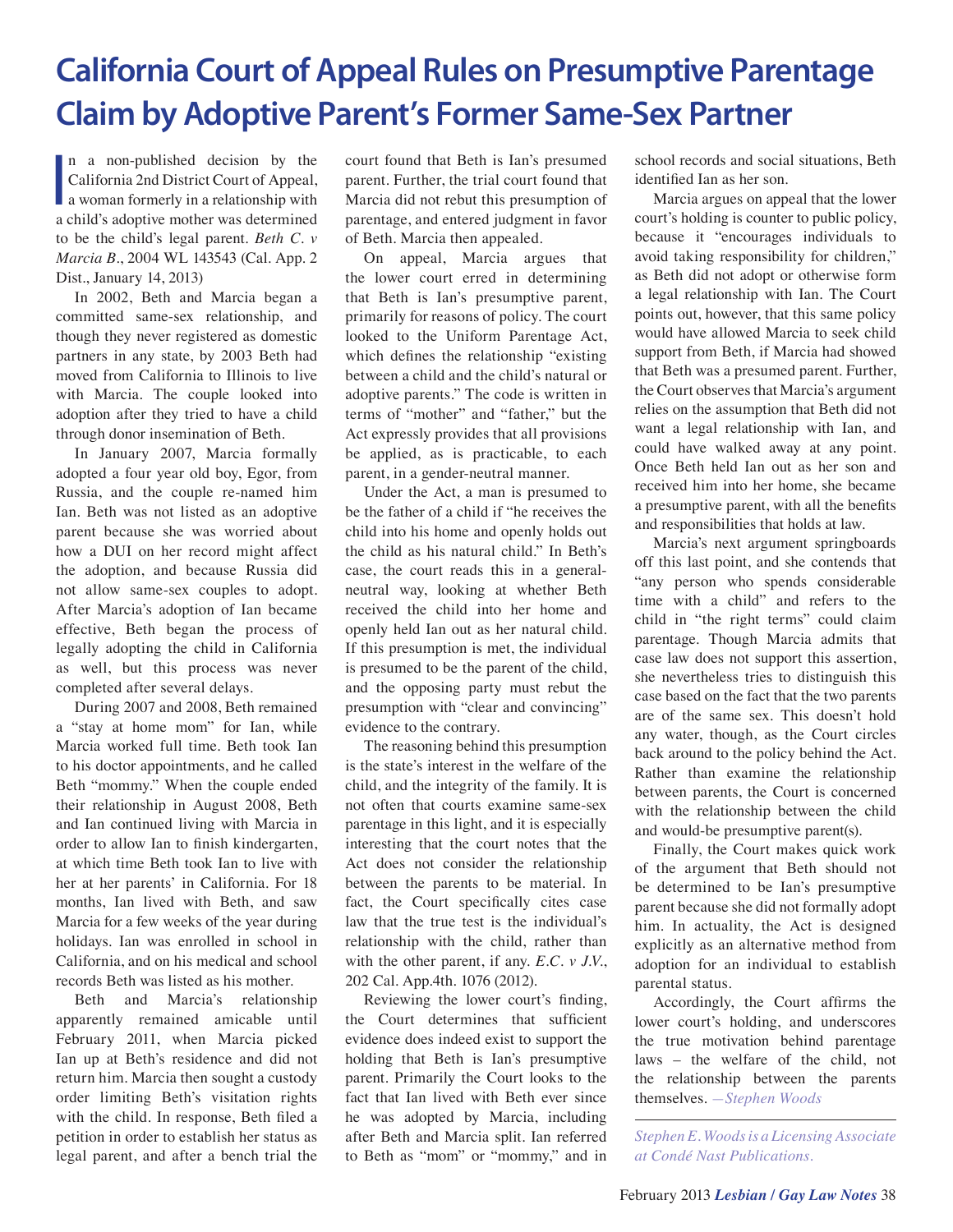# CIVIL LITIGATION

**2ND CIRCUIT** — A 2nd Circuit panel issued a summary order on January 29 in *Marku v. Holder*, 2013 WL 322914 (not selected for publication in Fed.3rd), denying a petition to review a decision by the Board of Immigration Appeals (BIA), which had affirmed a decision by an Immigration Judge to deny the petitioner's application for asylum, withholding of removal and relief under the Convention Against Torture. The petition is from Albania. The IJ determined that the petitioner's testimony concerning being beaten by friends at work when they discovered his sexual orientation and being "strangled" by a police officer in Albania was not credible, due to discrepancies between his statements at entry, his statements on his petition, and his statements in the hearing before the IJ. In particular, Marku did not describe the beating in his application, only in his hearing testimony, and he did not testify that he was strangled by the police officer until he was prompted by questioning from his attorney. The court also noted other discrepancies that it found to support the IJ's resolution of credibility issues under the REAL ID Act. Thus, the petitioner is now subject to deportation to Albania.

#### **U.S. DEPARTMENT OF HOUSING AND URBAN DEVELOPMENT** — The

first HUD enforcement action under the agency's Equal Access rule has yielded a payment of \$7,500 by Bank of America to a lesbian couple who complained that they were subjected to discriminatory treatment in their mortgage application. BoA had denied a mortgage application because the two women were not legally married, which they could not be in Florida where they applied (South Daytona Beach). HUD announced the settlement in a Jan. 2 news release. *National Law Journal*, Jan. 3.

**CALIFORNIA** — The city of Los Angeles is paying almost \$1.2 million to settle a discrimination lawsuit brought by a gay police officer, Sgt. Ronald Crump. As part of the settlement, Crump will resign from the force and the city will waive any right to appeal. A Superior Court jury awarded Crump \$1.16 million in May 2011, after the city, confident of its litigation position,

turned down his offer to settle the case for \$100,000, according to a January 25 article in Bloomberg BNA's *Daily Labor Report*. Since Crump is also entitled to attorney fees as prevailing party in the trial, the total cost to the city will amount to about \$1.5 million.

**CALIFORNIA** — In *Derr v. Kern County Fire Department*, 2013 WL 223736 (Cal. App., 5th Dist., January 22, 2013), the court of appeal affirmed a ruling by the Kern County Superior Court dismissing a discrimination claim by a retired firefighter who claimed constructive discharge, but reversing the dismissal as to the plaintiff's claim of unlawful harassment by a supervisor. The plaintiff's daughter is a lesbian, and he responded indignantly to anti-gay statements by his direct supervisor. Captain James Rummell. When Rummell learned that Derr's daughter was a lesbian, he began a campaign of verbal harassment that eventually seems to have driven Derr from the fire department, the harassment having escalated after Rummell learned of an anti-Proposition 8 sign planted on Derr's lawn. The court found that the Fire Department and the County could not be held liable on a constructive discharge claim because they had responded to the situation by transferring Rummell, and that a denial of Workers Compensation benefits to Derr for his medical condition had not been discriminatory because his problems were not shown to be workrelated as such. However, the court of appeal found that the defendant employers could be held liable for harassment by a supervisor, and thus revived the harassment claim, taking Derr's allegations as true for purposes of the dismissal motion. Under the Fair Employment and Housing Act, who prohibits sexual orientation discrimination, an employer may be held liable for discrimination (including harassment) against somebody because of the sexual orientation of somebody with whom the victim is associated.

**IDAHO** — Businessman Frank VanderSloot has sued *Mother Jones* magazine, contending that he was defamed by an article that depicted him as a "gay basher." VanderSloot, who is an outspoken opponent of gay rights (for example, a movie theater that he owned refused to exhibit "Brokeback Mountain" during its first release), claims that the term "gay basher" connotes one who engages in violence, harassment or intimidation based on the victim's sexual orientation, and that he has never engaged in any such activity. VanderSloot said, "I think it's particularly egregious to accuse somebody of a hate crime. . . In my opinion, that's what gaybashing is. The accusation is that I have bashed gay people." *Mother Jones* stands by its reporting, claiming that it is factual, and pointing out that it withdrew an article from its website briefly and republished it with factual corrections when errors were brought to its attention. *Idaho Press-Tribune*, Feb. 1.

**IOWA** — Iowa's openly-gay Workers' Compensation Commissioner, Chris Godfrey, has filed a federal district court action against Governor Terry Branstad and five of his staff members, alleging a violation of Godfrey's constitutional rights. Godfrey was appointed for a sixyear term that expires in 2015. Branstad, a Republican elected after Godfrey was confirmed, has been pressuring him to resign, and thought to back up the pressure by cutting his salary to the lowest level authorized by law, according to a Jan. 31 report in the *Des Moines Register*. Godfrey first responded to Branstad's 2011 action with a state court lawsuit alleging sexual orientation discrimination. Now he hedges his bets with a federal lawsuit based on both equal protection and due process.

**KANSAS** — National media attention focused on the Shawnee County District Court, which is considering an action by the state against William Marotta, who had responded to a Craigslist advertisement for a sperm donor by contributing to a same-sex couple who wanted to have a child and now finds himself the target of a support proceeding brought by the Kansas Department for Children and Families. Since the couple, Angela Bauer and Jennifer Schreiner, did not involve a doctor in their effort to have a child, the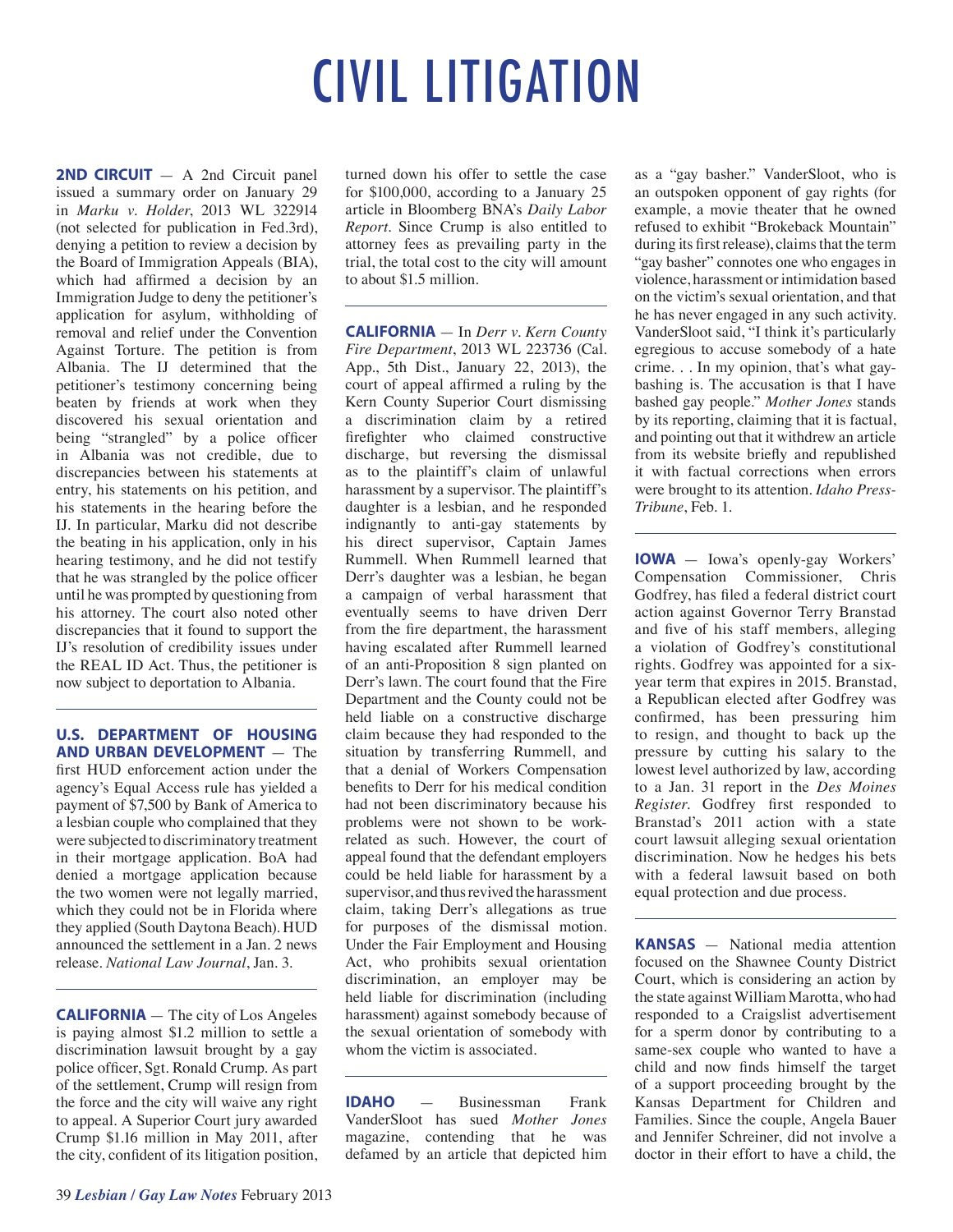# CIVIL LITIGATION

sperm donor is not insulated from support obligations, despite signing a contract with the women waiving parental rights and responsibilities. The state is going after Marotta because the women are seeking public assistance. The *Topeka Capital Journal* reported on January 25 that the court clerk had issued a subpoena compelling the women to submit to a deposition by Marotta's attorney.

**MASSACHUSETTS** — U.S. District Judge Mark L. Wolf issued an order on January 20 requiring the Massachusetts Department of Corrections head, Luis Spencer, to submit signed monthly reports concerning the Department's actions to comply with Wolf's ruling that Michelle Kosilek, a transgender state prisoner, is entitled to sex reassignment surgery. Although the judge stayed his ruling while an appeal to the 1st Circuit is pending, he has ordered the DOC to "make a good faith effort" to plan for performance of the procedure if the 1st Circuit upholds his ruling. Explaining why his order is needed, Wolf wrote, "The court is concerned that the pattern of resistance and delay [which was described in last year's decision] may be continuing."

**NEW MEXICO** — The ACLU of New Mexico and the ACLU's national LGBT rights project announced that a federal court had approved the settlement of a lawsuit under which about 180 gay and lesbian former U.S. military service members discharged for being gay are going to receive full severance pay totaling \$2.4 million. Since 1991 the military had been giving only partial severance pay to personnel who were dismissed under the policy then in effect, which was modified to the "don't ask, don't tell" policy by act of Congress in 1993. After Congress voted in 2010 to end the DADT policy, questions were raised about why those discharged under the now-abandoned policy should continue to suffer a reduction in separation pay, a form of compensation authorized for personnel who are involuntarily but honorably discharged after at least six years of service. The lawsuit was filed in 2012 on behalf of Richard Collins of Clovis, New Mexico, who was honorably

discharged in 2006 after some civilians reported seeing him kiss another man in a car while he was off-duty, ten miles away from his base. *Boston Globe*, Jan. 8.

**NEW YORK** — The New York Court of Appeals announced on January 9 that it would not review the decision by the Appellate Division, 3rd Department, in *Yonaty v. Mincolla*, 945 N.Y.S.2d 774 (May 31, 2012), which, abandoning existing precedents, held that the false imputation of homosexuality is no longer to be considered per se defamatory under New York law. The Appellate Division found that legal and social changes over the past decades have rendered the presumption of harm to reputation archaic, and noted that other jurisdictions (and some federal courts applying New York law) had predicted this move.

**NEW YORK** — New York City Housing Court Judge Sabrina B. Kraus issued a ruling January 9 in *Infinity Corp. v. Danko*, Index No.: L&T 66511/2010 (N.Y.C.Civ. Ct., Housing Part, N.Y. Co.), a holdover proceeding in which the landlord sought to evict a surviving same-sex partner of a rent-stabilized tenant. The case is notable because the landlord had subpoenaed the proprietor of Rentboy.com, a website advertising gay massage and escort services, about an advertisement for massage services placed by the surviving partner during the time of his relationship with the tenant. During the proceedings, the surviving partner testified "that he also worked as a masseur. Respondent placed ads on the internet under the alias Black Adonis, through various websites including EZ Rent Systems [Rentboy. com]. Respondent testified that these ads were offering his services as a masseur, however the ads put into evidence were explicitly sexual and suggested other services were being offered." Respondent's counsel had objected to the admission of these advertisements and associated emails, observing that the Rent Stabilization Code's tenant succession regulations specifically exclude reliance on evidence of sexual relationships in determining whether a surviving partner is a "family member" of the deceased tenant, and the issue whether the decedent and the surviving partner had a sexually exclusive relationship was not relevant. There was a forty-year age difference between the survivor and the decedent, and the landlord sought to suggest that their relationship was commercial rather than familial, but the court wouldn't go there, in light of the overwhelming evidence of long-term familial relationship. "While Petitioner places heavy emphasis on the emails sent by Respondent related to Rentboy.com," wrote Judge Kraus, "and while the court did not find Respondent's testimony regarding the emails to be credible, the court finds it understandable that Respondent would be reluctant to readily testify about such activity. The court finds that the emails related primarily to Respondent's employment, and not to the nature of the relationship between Respondent and [decedent]. The Court credits Respondent's testimony that [decedent] was aware of Respondent's activity on said websites." More importantly, the court found that "the preponderance of credible evidence at trial supports a finding that Respondent and [decedent] were nontraditional family members as defined by the RSC and that they had a long term, loving relationship wherein each relied upon the other to provide what was needed. Respondent relied upon [decedent] financially and [decedent] relied upon Respondent for care and assistance with daily living. This was a relationship that went well beyond that of roommates or a caregiver, [decedent] and Respondent were each other's family and shared their lives for a period of approximately fifteen years. Based on the foregoing, the court finds that Respondent is entitled to receive a renewal lease and the petition is dismissed." LeGaL member Steven Rosen represents the Respondent.

**OHIO** — The *Columbus Dispatch* reported on January 26 that the Ohio Supreme Court had refused to hear an appeal by Maggie Gross from a Franklin County Court of Appeals ruling in 2012 that Gross has no rights to a child born to her ex-partner, Jennifer Herrick, because the child has been adopted by the man that Herrick married after they broke up. Herrick maintained throughout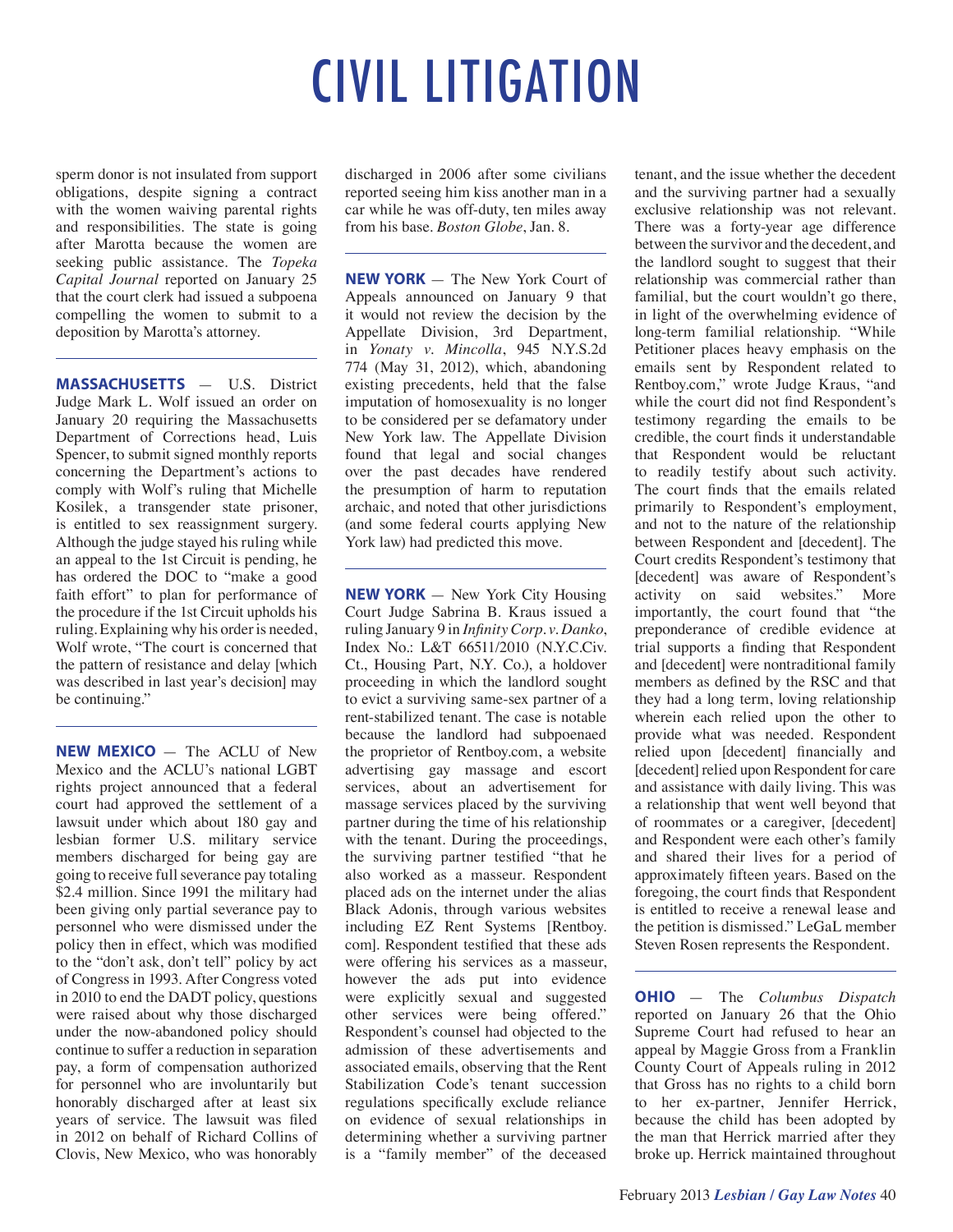# CIVIL / CRIMINAL / LEGISLATIVE

the litigation that Gross was never an intended parent of the child, even though Herrick adopted the child while they were together as a couple.

**OREGON** — Responding to a lawsuit filed by Lambda Legal on behalf of a state employee, Alec Esquivel, who had been denied coverage for gender transition surgery, state officials agreed to change their employee health care policy to remove language that denies coverage for such procedures. Alec, who was denied coverage after his doctor recommended the procedures, was clerking for the Oregon Court of Appeals when Lambda and cooperating attorneys Johnson Johnson Larson & Schaller PC filed suit in 2011. *Esquivel v. Oregon* (Marion County Cir. Ct., filed 6/2011).

#### CRIMINAL

**CALIFORNIA** — The 1st District Court of Appeal affirmed the San Francisco Superior Court trial conviction of Kimberley Brooks in a lesbian stalking case, *People v. Brooks*, 2013 WL 372566 (Jan. 31, 2013) (not reported in Cal.Rptr.3d). The Jane Doe victim in the case "met appellant in 2001 at a lesbian prospective mom's group function. Doe and appellant saw each other on a regular basis at events and social gatherings over the course of the following two years. Doe described their relationship as one in which they would speak occasionally and sometimes share a ride after a function." Things turned creepy after Doe gave birth to a daughter in 2003, and Brooks began giving Doe gifts that she considered "inappropriate" and showing up unannounced at Doe's house. "Doe also received a lot of emails from appellant" and eventually told her to stop communicating. Doe alleged that Brooks began to make threatening remarks, leading her to call the police and eventually Brooks was charged with stalking and other crimes, to which she pled guilty with the understanding that she would be sentenced to probation. She continued to attempt to contact Doe in violation of probation terms, and was sentenced to prison briefly. The trial

court issued a criminal protective order that Brooks avoid contact with Doe, but Brooks attempted to contact Doe again in 2011, after being released from prison. After further incidents, Doe fled with her children to a hotel out of fear that Brooks might do them harm, and the District Attorney charged Brooks with felony stalking. The jury convicted her on four misdemeanor counts of contempt of court for violating the restraining order and deadlocked on the stalking count. The trial court sentenced her to two years in county jail and ordered other relief. The court determined that Brooks' counsel's brief on appeal identified "no potentially arguable issues," just asking the court for an independent review of the record. The court affirmed without any explanation beyond its summary of the history and past proceedings in the case.

**CALIFORNIA** — *MyDesert.com* reported on January 18 that a three-judge appellate panel has ruled that the prosecution of four gay men who were arrested in 2009 in a sex sting operation was not discriminatory, rejecting Lambda Legal's argument, submitted in an amicus brief, that the operation was discriminatory because it targeted only men, not different sex couples engaging in similar conduct in the Palm Springs area. The sting operation extended over four days in June 2009 and resulted in 19 arrests. The court criticized as "unprofessional and inappropriate" comments made at the time by Police Chief David Dominguez, referring to the arrested gay men as "a bunch of filthy (expletive deleted)." The ensuing public criticism of Dominguez led to his resignation, but the court said that the chief's comments did "not demonstrate discriminatory intent on the part of the Department." The new police chief insisted that the department will try to build a relationship with the community to regain public trust.

#### LEGISLATIVE

**COLORADO** — The Senate Judiciary Committee voted 3-2 along party lines to approve a proposed civil union bill on

January 23, reported the *Denver Post*, which says that the outcome is "not in doubt" because Democrats now control both houses of the legislature and the governorship and the Democratic Party in Colorado supports the proposal. The next step for the measure was the Appropriations Committee, which approved the measure 4-3 later in January. The current expectation is that the measure will clear the legislature in time for Gov. John Hickenlooper to sign it into law in March with an effective date of May 1. Although Colorado voters rejected a civil union proposal in 2006, Democratic legislators claim that attitudes have changed in the interim. Unlike past versions of the bill, this year's version does not exempt adoption agencies from having to deal with same-sex partners. One of the sponsors noted that the provision had been included in the past to placate religious adoption agencies, but their spokesperson had opposed the legislation nonetheless, so the sponsor decided to take that provision out.

**DELAWARE** — Equality Delaware, the state-wide LGBT rights organization that led the drive to pass a civil union bill two years ago, has indicated that it will push for the legislature to take up a marriage equality bill this year. A spokesperson for the governor indicated that he is supportive of the effort. When signing the civil union bill into law, Governor Jack Markell stated that same-sex marriage was inevitable. *DelawareOnline*, Jan. 29.

**FLORIDA** — County Commissioners in Pinellas County voted 6-1 on January 15 to create a domestic partnership registry that will be open to both samesex and different-sex couples. Rights<br>accompanying registration include accompanying registration include hospital visitation and making medical decisions, and it was hoped that employers would use registration as evidence to support extension of domestic partnership insurance benefits. The county measure was passed after three cities in the county had already established such registries: Gulfport, St. Petersburg and Clearwater. Officials in Dunedin and Largo had been considering similar measures, but decided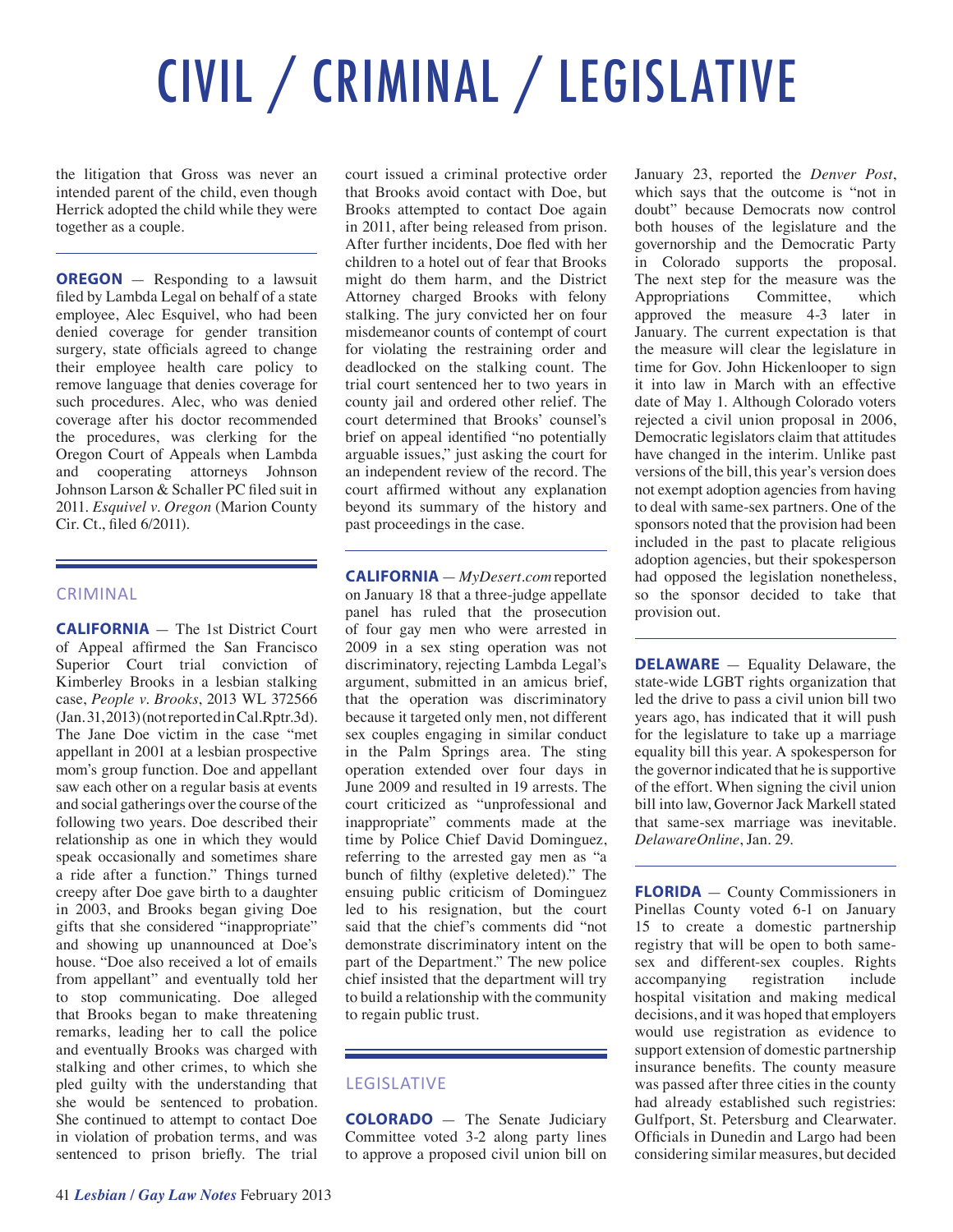# LEGISLATIVE

to wait for the county to act. *Tampa Bay Times*, Jan. 16.

**HAWAII** — The only Republican state senator in Hawaii, Sam Slom, says that he is opposed to same-sex marriage but that supporters have the votes to pass it through the legislature. Hawaii voters responded to a trial court ruling in favor of samesex marriage rendered in 1996 in *Baehr v. Miike* by approving an amendment to the state constitution that took the issue of same-sex marriage away from the courts, providing that only the legislature has the power to decide whether samesex couples can marry. At the time, the legislature had already passed a statute defining marriage in Hawaii as solely between a man and a woman. Hawaii recently enacted a civil union law, and a federal district judge ruled last year that the 14th Amendment does not require the state to extend marriage rights to same sex couples; that ruling is on appeal to the 9th Circuit. Meanwhile, Senator Slom predicts that S.B. 1369, the currently pending marriage equality bill, will be enacted. *hawaiinewsnow.com*, Feb. 1.

**IDAHO** — The Twin Falls City Council voted on January 14 to add sexual orientation to the City's antidiscrimination and anti-harassment policies for its own employees. The council also discussed the possibility of passing an ordinance that would extend such protection to private sector employees. The failure of attempts to pass a state gay rights law last year has inspired several communities to debate local measures, including Sandpoint and Boise (which have taken action) and Ketchum (which is still debating). *Times-News* (Twin Falls), Jan. 15. On the same night that the Twin Falls council acted, the City Council in Lewiston voted 5-2 to add sexual orientation to its city hiring policy. City Manager Jim Bennett told the council that there was an informal policy against discrimination, but he recommended that they put it in writing. *Lewiston Morning Tribune*, Jan. 15.

**ILLINOIS** — The *Chicago Sun-Times* reported on January 31 that State Senate President John Cullerton (D-Chicago)

was aiming to get the pending marriage equality bill through committee and on to the floor of the Senate for a vote on February 14, Valentine's Day. Cullerton asserted that at least thirty senators were now willing to vote for the bill, so it can pass his house.

**INDIANA** — Republican leaders in the state legislature who were planning to put a constitutional amendment banning same-sex marriage on the ballot are considering holding back pending a U.S. Supreme Court ruling in the pending same-sex marriage cases. House Speaker Brian Bosma (R-Indianapolis) told the *Evansville Courier Press* (Feb. 1), "Personally, I think it's inadvisable to move forward with the United States Supreme Court having the issue before it. This is not an issue of priority for us." The technical problem is that a proposed amendment has to be approved in two sessions of the legislature before it can go on the ballot, so passing a proposed amendment this year could be a wasted effort if the Supreme Court's decision might require a change in wording for the proposed amendment to be defensible under the 14th Amendment.

**KENTUCKY** — Tiny Vicco, Kentucky, with just a few hundred residents, may be the smallest municipality in the country to adopt an ordinance banning discrimination based on sexual orientation or gender identity, but perhaps the openly-gay mayor, Johnny Cummings, had something to do with the 3-1 vote by city commissioners on January 20. Until Vicco passed this measure, the only municipalities in Kentucky to ban such discrimination were the large cities of Louisville, Lexington, and Covington. *Louisville Courier-Journal*, Jan. 20. According to a January 14 press release by Kentucky's Fairness Coalition, Vicco's population, according to the 2010 Census, is 334, and the city is "nestled in the heart of coal country" and was named for the Virginia Iron Coal and Coak Company, which still operates in the area. Vicco City Attorney Eric Ashley told the Fairness Coalition, "Vicco is a community that believes all folks should be treated fairly. We believe everyone deserves the opportunity for life, liberty, and the pursuit of happiness. Fairness is a Kentucky value, a Vicco value, and one of our most American values." Fairness Coalition reported that efforts are under way to enact similar measures in Bowling Green, Elizabethtown, Shelbyville, Berea, and Richmond. The strategy focuses on municipalities because the state legislature seems unlikely to advance such legislation on a statewide basis any time soon. \* \* \* Kentucky's Fairness Coalition reported on Jan. 31 that Berea, Kentucky, Mayor Steve Connelly announced in his annual State of the City address that he planned to sign an executive order extending protection against discrimination on the basis of actual perceived sexual orientation to city personnel, based partly on a political consultants advice that cities must concentrate on entrepreneurship and civil rights in order to prosper economically.

**MONTANA** — The state supreme court declared the sodomy law unconstitutional (under the state constitution) as applied to private consensual adult sex in 1997, and the U.S. Supreme Court's 2003 decision in *Lawrence v. Texas* would render it similarly unconstitutional under the 14th Amendment, but so far attempts to get the legislature to amend or repeal the statute have been unavailing, reported *Huffington Post* on Jan. 31. State Senator Tom Facey, a Missoula Democrat, has a repeal bill in the state Senate that he speculated could pass, only to be blocked in the House, where he thought passage was "dubious" in light of the lineup on the House Judiciary Committee. Does it matter that an unconstitutional law is still on the books? Even though the courts would undoubtedly reject prosecutions, the persistence of such a law on the books gives cover to law enforcement officials who may continue to arrest people and then claim immunity from civil damages on the ground that the statute is still on the books. (Such a situation has arisen in New York, where the Court of Appeals declared the sodomy law unconstitutional in 1980 but the legislature didn't clean up the statute books for several decades and even then some local police departments have never revised the statutory summaries that police officers use as reference guides.) The persistence of such unconstitutional statutes may also give cover to biased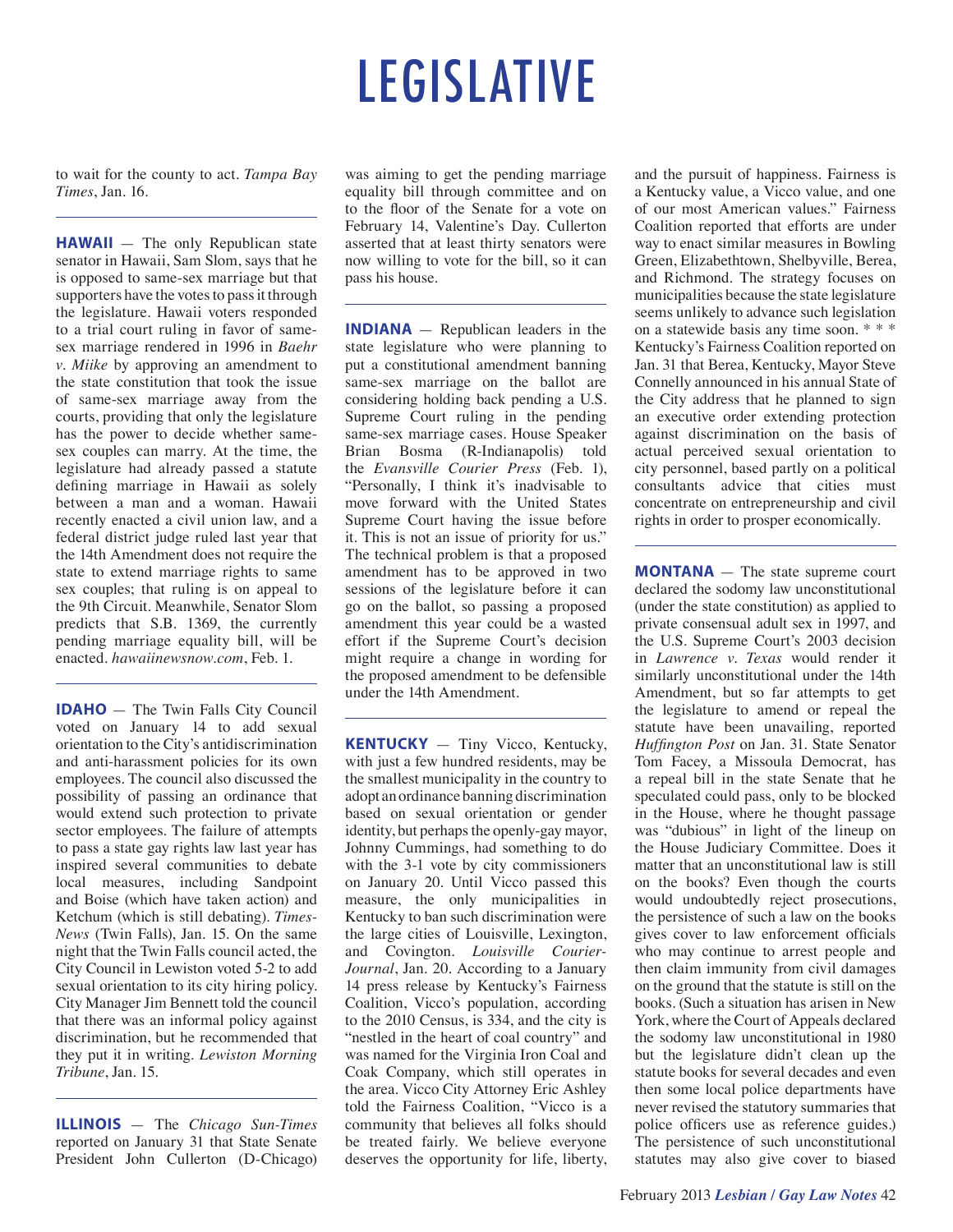# LEGISLATIVE

prosecutors and judges who claim to be unaware that the law is a nullity.

**NEBRASKA** — A church-led petition drive for a repeal referendum directed at the recently-enacted Omaha law banning discrimination based on sexual orientation and gender identity has fallen short of gather the requisite number of signatures to place the measure on the next general election ballot. Proponents of the petition had already missed the deadline for getting the issue onto the next primary ballot. Although the anti-discrimination measure passed last March by a narrow 4-3 vote in the city council after lengthy, divisive hearings, the steam may have run out of the repeal effort. *Omaha World-Herald*, Feb. 1.

**NEW MEXICO** — The legislature has received directly contrary proposals on the topic of same-sex marriage, according to a January 23 report in the *Albuquerque Journal*. Rep. Brian Egolf (D-Santa Fe) has introduced a resolution that calls for the state constitution to be amended to allow same-sex marriages, while House Republicans introduced a resolution calling for a proposed amendment that would limit marriage to a union of one man and one woman. Both proposals would have to pass both houses of the legislature before they could be put on the ballot. New Mexico is one of a handful of states that neither allows nor expressly prohibits same-sex marriages. In the past, the legislature has resisted both domestic partnership legislation and legislation seeking an express ban on same-sex marriages. Rep. Egolf told the newspaper that he believed his resolution would pass if it were placed before the state's voters.

**OREGON** — As predicted, the Oregon House of Representatives elected openlylesbian Tina Kotek, a Portland Democrat, to be its Speaker, making her the first openly lesbian state legislator to be elected as leader of her chamber.

**RHODE ISLAND** — The state's House of Representatives voted 51-19 on January 24 to approve a Marriage Equality Bill that

had been unanimously voted out of the Judiciary Committee earlier in the week. The measure now goes to the State Senate, where it faces significant opposition, not least from Senate President Teresa Paiva Weed, a Newport Democrat. House Speaker Gordon Fox, an openly-gay Democrat, hailed the passage, stating, "Today is a great day. Today . . . we stand for equality; we stand for justice." In a prior session, Fox had pushed forward a civil union bill instead of a marriage equality bill, claiming that the votes were not there yet for marriage equality. As a result, same-sex couples in Rhode Island can register as civil union partners and receive the state law rights of marriage. If they want to marry, they can go to any of the neighboring New England states and, according to a Rhode Island attorney general's opinion from a few years ago, the Rhode Island state government will recognize their business. One assumes that the catering halls of Providence will support changing this situation. With the enactment of marriage equality in Maine by the voters in November, Rhode Island is the only remaining New England state that does not make same-sex marriage directly available to its residents.

**TENNESSEE** — The "don't say gay" bill is back. State Senator Stacey Campbell (R-Knoxville) has introduced a new version of her bill, called the Classroom Protection Act, that would prohibit instruction in grades K-8 that is "inconsistent with natural human reproduction." Grade school children will be sheltered from any instruction about alternative reproductive technology or the gross idea that samesex couples might have and raise children. The bill does not forbid teachers from honestly "answering in good faith" any question related to the subjects they are teaching, and allows school nurses, counselors, principals and assistant principals to counsel students, reports the *Knoxville News-Sentinel* (Jan. 31). But the measure provides that if such counseling is provided to students, their parents "shall be notified as soon as practicable after such counseling has occurred." Critics of the notification provision contend that it will deter students struggling with sexual issues from seeking counseling out of fear that it will be reported to their parents. But Sen. Campbell responds that parents should not be shielded from such information. \* \* \* The office of the Attorney General issued Opinion No. 13- 05 (January 11), responding to questions about the constitutionality of HB 3576/ SB 3597, which would condition state funding for public and private universities on those organizations recognizing religious student groups that restrict their membership to members of the same religion. The A.G. opined that the measure was constitutional with respect to public institutions but raised constitutional concerns with respect to private institutions as a possible unconstitutional condition. The text of the Opinion can be found at 2013 WL 298339.

**TEXAS** — State Representative Rafael Anchia (Dem.-Dallas) announced that he would again introduce a bill to repeal a 1997 amendment of the Texas Health and Safety Code that provides that supplemental birth certificates issued to adoptive parents may include only the name of a mother and a father. The sponsor of the 1997 amendment, former State Representative Will Hartnett, a Dallas Republican, said the measure was adopted to reaffirm conservative values, but told a reporter for the *Texas Tribune* that it should be re-evaluated if there is evidence that it is "causing some hardship for the children" in not having both of their de facto parents listed on their birth certificate. The measure will be considered by the House Public Health Committee.

**UTAH** — The ACLU reports a settlement in *A.W. and C.W. v. Davis School District*, Case No. 1:12-cv-242-EJF (D. Utah), pending before Magistrate Judge Evelyn Furse, in which plaintiffs charged that the school district unconstitutionally removed from its elementary school library shelves a children's book about a family with two mothers. Several months after the suit was filed, the school district reconsidered its decision and agreed to restore the book to the shelves. The District had claimed that having the book openly available on the library shelves violated a Utah sex education law that prohibits schools from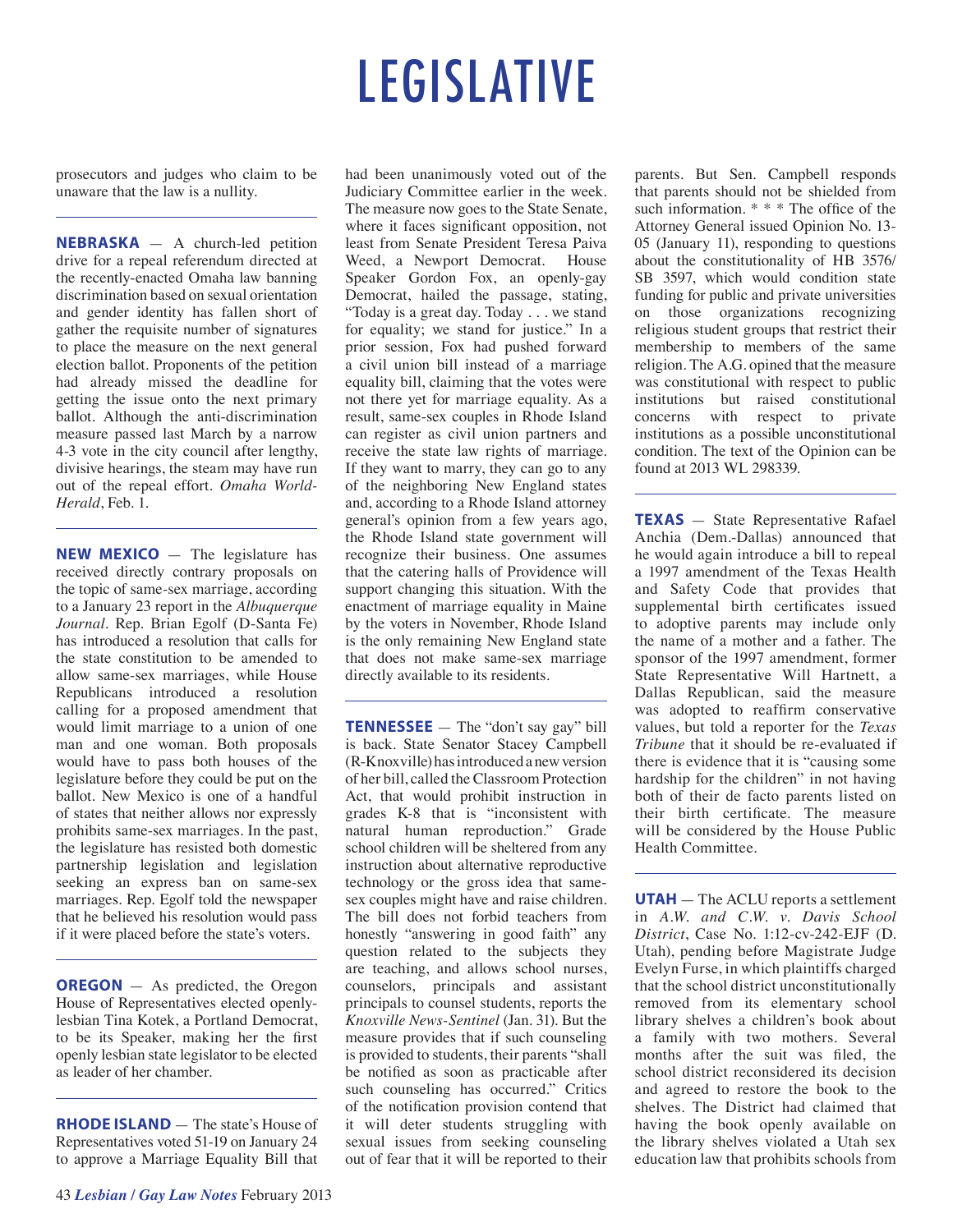# LEGISLATIVE / LAW & SOCIETY

using instructional material containing "advocacy of homosexuality." The ACLU argued that this statute did not apply to library books, and the district agreed to refrain from relying on that statute to remove books with gay content from the libraries. The settlement agreement provides that any student can moved to enforce the agreement should the school district violate it in the future. The plaintiffs were represented by John Mejia of the ACLU of Utah Foundation and Joshua Block of the ACLU Foundation in New York.

**VIRGINIA** — On January 25 the Virginia Senate voted 24-16 to approve a bill that would ban sexual orientation discrimination by the state government in its employment policies. The measure passed because four Republicans crossed the aisle to vote for it together with all twenty Democratic members. According to a report in the *Winchester Star* (Jan. 26), this measure has passed the Senate in the past, but has never found support in the House of Delegates, and even were it to pass, it is uncertain whether Governor Bob McDonnell, a Republican, would sign it into law. After he took office, McDonnell<br>reissued the governor's executive reissued the governor's executive order banning discrimination in state government, but omitting the category of sexual orientation which had been included by his immediate Democratic predecessor. However, the governor has stated that he believes the state government should not discrimination on this basis.

**WYOMING** — *Jackson Hole News & Guide* (Jan. 15) reported that two Republican state legislators had signed on to endorse the latest version of marriage equality and domestic partnership bills pending in the state legislature. Teton county Republicans Keith Gingery and Ruth Ann Petroff signed on to a measure introduced by Laramie Democrat Cathy Connolly, who filed her bill on January 14. House Bill 169 would change the definition of marriage to state that it is a civil contract between "two natural persons," in place of current language that specifies "a male and a female person." House Bill 168 would create

domestic partnerships that would include the same rights extended to marriage couples, designating a member of such a partnership as a "spouse" for purposes of all state laws and rules. Gingery suggested that many of the newly-elected legislators, regardless of party, were younger people who have "direct connections" to samesex couples. "It's hard for anyone to be against gay marriage when there's a face to it and that face is a friend or relative," he said. Similar measures have failed several times in prior sessions, but hope was expressed for more support this time around. \* \* \* On January 28, the Corporations Committee of the Wyoming House voted 5-4 to reject HB 169, the same-sex marriage bill, but 7-2, in a bipartisan vote, to approve HB 168, a domestic partnership bill. *ThingProgress. org*, Jan. 28. However, the *Star-Tribune* reports that the domestic partnership bill was rejected, 35-24, by the full House on January 30. On the same date, however, the Senate Judiciary Committee approved and sent to the Senate a sexual orientation non-discrimination bill. This is reportedly the first time that any sort of "gay rights" measure has been passed out of committee for plenary consideration by either house of the Wyoming legislature.

#### LAW & SOCIETY

**PRESIDENTIAL INAUGURATION** — President Barack Obama's inaugural address delivered on January 21 was inclusive on the subject of gay rights. Invoking "Stonewall" as a historic marker of American progress along with "Seneca Falls" and "Selma," he reiterated his support for same-sex marriage, stating: "Our journey is not complete until our gay brothers and sisters are treated like anyone else under the law. For if we are truly created equal, then surely the love we commit to one another must be equal as well."

**CATHEDRAL WEDDINGS** — Inasmuch as the District of Columbia and the neighboring state of Maryland now authorize same-sex marriages, the Washington National Cathedral announced that it would hold weddings for same-sex couples, reported *The New York Time*s on January 10. The Cathedral is the "seat of the presiding bishop of the Episcopal Church and the Washington Diocese." The church's governing body voted last summer to authorize an official liturgy for blessing same-sex unions. The Cathedral is sometimes described as the nation's unofficial capitol of worship, reported *The Times*.

**MILITARY EQUALITY** — Although the DADT Repeal Act of 2010 led to a lifting of the ban on military service by openly lesbian, gay or bisexual individuals when it was implemented in September 2011, the statute did not formally mandate a policy against discrimination based on sexual orientation within the armed forces, and the Defense Department, claiming to be bound by Section 3 of the Defense of Marriage Act, has not formally recognized the same-sex partners (and, in some cases, civil union partners, domestic partnership partners, or legal spouses under state law) for a variety of rights and benefits. Groups lobbying on behalf of LGB Servicemembers have pressed outgoing Secretary of Defense Leon Panetta to end this discriminatory situation, so far without result, and some lawsuits are on file, but media attention became focused on the issue when a club for the spouses of officers at Fort Bragg, North Carolina, refused to extend membership to Ashley Broadway, who is married to Lt. Col. Heather Mack. Following media publicity about the refusal, Ms. Broadway won election as Fort Bragg's military spouse of the year in a poll conducted by Military Spouse magazine and the club changed its policy, adopted a rule of non-discrimination based on sexual orientation, and invited Ms. Broadway to become a member. Progress sometimes comes in small steps. *Fayetteville Observer*, Jan. 27.

**IMMIGRATION REFORM** — The White House indicated that as part of comprehensive immigration reform<br>President Obama would support President Obama would support recognizing same-sex couples for purposes of immigration. In a speech on January 29, the president praised the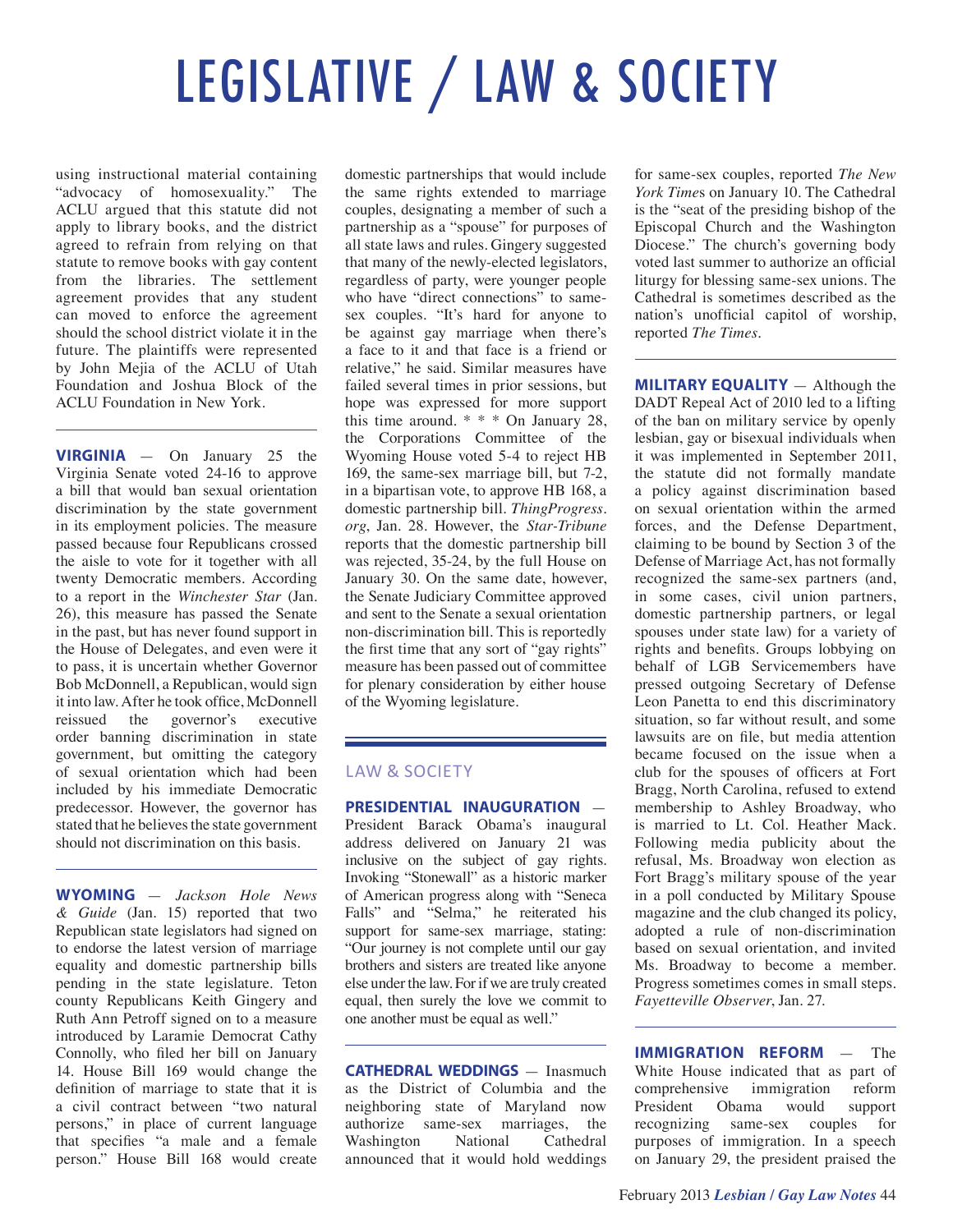# LAW & SOCIETY / INTERNATIONAL

efforts of a bipartisan group of senators to propose a sweeping overhaul of the immigration system, but the senators' proposal did not address the issue of same-sex couples, and it was uncertain at the end of January whether the administration was going to insist on the inclusion of this issue as part of a congressionally-generated immigration statute. The president did indicate that he would propose his own draft legislation if congressional negotiators were unable to come up with a comprehensive bill. *New York Times*, Jan. 29. In the past, the Obama Administration has voiced support for the Uniting American Families Act, a standalone bill that would extend immigration recognition to non-traditional families.

**BOY SCOUTS** — Finally bowing to changed public attitudes and the demands of corporate sponsors (who were themselves receiving increasing pressure from gay rights advocates), the Boy Scouts of America indicated late in January that its board of directors would take up a proposal at their February meeting to abandon their national policy requiring discrimination against gay and bisexual boys and men. Instead, BSA officials indicated, the national organization would have no policy on the issue, leaving it to local chapters to decide whether to admit openly gay boys to membership and openly-gay men to volunteer leadership positions. *New York Times*, Jan. 29. In 2000, the Supreme Court ruled in *Boy Scouts of America v. Dale* that the organization had a First Amendment right to dismiss an openly gay college student from an adult leadership position, on the theory that the organization is entitled to define its "message." That was a 5-4 ruling that stoked an ongoing controversy and led some sponsoring organizations to drop their affiliation with the BSA.

**FLORIDA** — With some assistance from the ACLU of Florida, students seeking to form an officially-recognized Gay Straight Alliance at Booker T. Washington High School in Pensacola obtained formal recognition, the ACLU announced in a January 16 news releases. The ACLU of Florida had to file lawsuits under the

Equal Access Act to achieve this kind of result in some other Florida school districts, but at the point the accumulating legal precedents, embodied in a letter from the ACLU, seems to do the trick. (Perhaps knowledge about the legal fees and damages incurred by other resistant Florida school districts contributes to this success. If you're going to lose anyway, why go through the expensive and bad publicity of litigation?)

**OREGON & CALIFORNIA** — The Washington Post (Jan. 11) reported that state insurance regulators in Oregon and California have directed some health insurance companies to stop denying coverage for transgender clients. While the regulators are not directly requiring that insurers cover gender reassignment procedures as such, they are indicating that the private insurance companies are required to provide treatments for transgender patients that are available for non-transgender patients. Examples might include hormone therapy, breast reduction procedures, and cancer screening or other procedures deemed medically necessary that are sometimes provided for patients for reasons other than gender reassignment.

**TEXAS** — Parkland Health and Hospital Systems in Dallas has adopted its policies to prohibit discrimination on the basis of gender identity, gender expression and genetic information. The new policy responded to an incident nine months ago when a transgender woman visiting the hospital was issued a disorderly conduct ticket for using the women's restroom. Protest about this incident led the hospital to establish a task force to study how Parkland could address the health care needs of the gay, lesbian and transgender community. The Board unanimously adopted the policy, which applies to patients, employees or hospital visitors. *Dallas Business Journal*, January 22.

**WASHINGTON** — After Washington voters supported marriage equality at the polls in November 2012 and the new law went into effect, Judge Gary Tabor announced that he will continue to perform different-sex marriages but will not officiate at same-sex ceremonies for "philosophical and religious reasons." His statement led to media comment about whether he should resign from the bench. State law authorizes that judges can perform marriage ceremonies but does not require them to do so, but Canon 1 of the rules for judicial conduct in Washington require that judges perform their functions impartially and avoid impropriety or the appearance of impropriety. Washington also has a law banning sexual orientation discrimination. The question posed is whether a judge who refuses to perform same-sex marriage ceremonies while continuing to perform different-sex ceremonies is, if not in violation of the law, then at least signaling a bias that could leave gay litigants believing that they would not receive impartial justice in his court. *Olympian*, Jan 18.

#### INTERNATIONAL

**CANADA** — An openly lesbian member of the Ontario legislature has been elected by the Liberal Party to be their new leader and, for now, premiere of the province. Kathleen Wynne won election on the third ballot, after the front-runner, who was short of a majority, dropped out and endorsed her, joined by two other runnersup. Wynne will be on the sixth woman to be a state premier, the first woman to be premier of Ontario, and first openly LGBT person to be a Canadian premier of a Canadian province. Now she faces the challenge of leading her party into the next parliamentary election, challenging voters in the province to ratify the party's choice. *Digital Journal*, Jan. 27. \* \* \* Leaders of Canadian legal education have raised objections to Trinity Western University's proposal to start the country's first religious law school. The Council of Canadian Law Deans distributed a letter criticizing, among other things, the evangelical Christian university's requirement that faculty and students refrain from any homosexual activity, which the Deans maintain would clearly subject LGBT students to expulsion for conduct that is entirely legal – indeed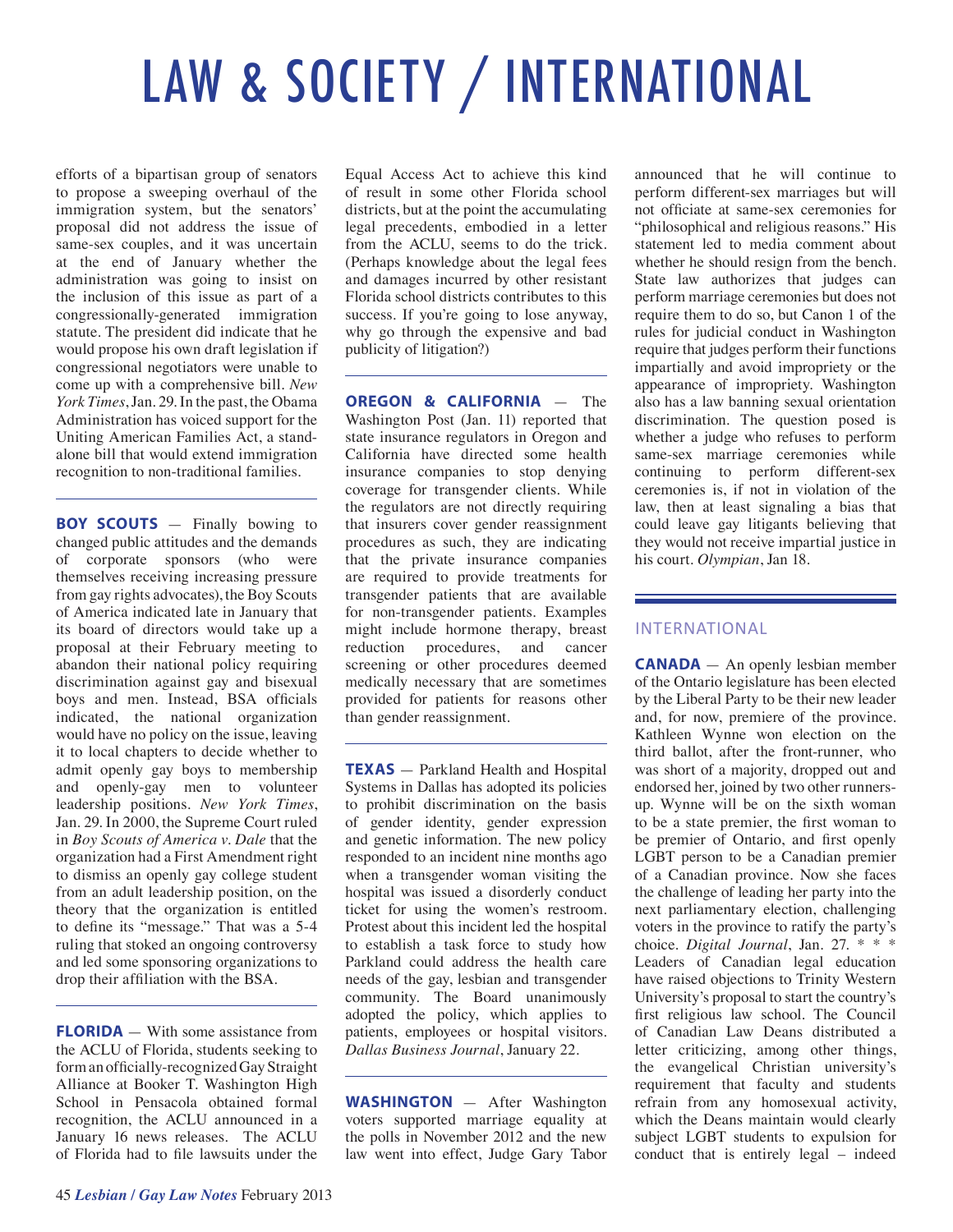# INTERNATIONAL

protected under the Canadian Charter of Rights. *Vancouver Sun*, Jan. 16. The university claims that its requirements are consistent with Canadian federal and provincial law, which allows religious organizations to follow the dictates of their faiths in their internal policies, the Supreme Court having ruled to that effect in a 2001 ruling involving the university and a legal dispute with the British Columbia College of Teachers. \* \* \* On January 7, Ontario Superior Court Justice Ruth Mesbur ruled that two Canadian men who had formed a civil partnership in Britain should be treated as married under Canadian law for purposes of Canadian domestic relations law. She ruled in the case of Wayne Hincks, who is seeking financial support from his exspouse Gerardo Gallardo under Ontario law. The men met in Britain in August 2009 and formed a civil partnership. Hincks gave up his job in Britain and moved to Canada with Gallardo, a Toronto architect. The relationships "faltered" and the two men broke up, with Hincks seeking a financial settlement. Gallardo opposed on the ground that their U.K. civil partnership had no legal status in Canada, but the judge disagreed. The Ontario government had intervened on Hincks' behalf, saying he should be treated as married under Ontario's Family Law Act, while a federal government lawyer presented an opposing view. The judge ruled that failing to recognize the civil partnership as a marriage would amount to endorsing Britain's inherently discriminatory "parallel" institution – one that the U.K.'s Cameron government is attempting to end through enactment of marriage equality legislation, soon to be debated in Parliament. Judge Mesbur held that since the men had a lawful union under U.K. law, "it meets the statutory definition of marriage in Canada." *Ottawa Citizen*, Jan. 12.

**CAMEROON** — On January 8 the Court of Appeals overturned the convictions of two men who were reportedly sentence to five years in prison for "looking gay." The men had already been in jail for a year, where they claimed to have been subjected

to abuse from guards and other prisoners. *Advertiser* (Australia), Jan. 9.

**CHINA** — The First Intermediate People's Court in Beijing reportedly ruled recently that women who have unwittingly married gay men may seek an annulment of their marriages, according to a January 18 report in the *Hindustan Times*.

**CYPRUS** — The *Cyprus Mail* reported Jan. 17 that the Interior Ministry is working on a bill that would make civil partnerships available for unmarried couples, both same-sex and different-sex. At present Cyprus, unlike many other European countries, provides no legal recognition for unmarried cohabitants. The present effort reportedly stems from a case involving a 93-year-old woman who complained to the state Ombudsman after she was denied a widow's pension when her non-marital male partner of 67 years passed away. The couple had raised eight children together, but had never married. As of now, according to the news report, 16 countries in the European Union provide a legal status other than marriage for same-sex couples, while eight others have embraced marriage equality. The governments of the U.K. and France are also proposing to progress from a nonmarital status to marriage for same-sex couples, although there is controversy in both countries, including recent largescale demonstrations in France stirred up by Catholic Church authorities. (Are they worried that many gay priests would desert the Church to marry their sweethearts?) The opposition of the Church is expected to loom large in Cyprus, where decriminalization of consensual gay sex was fought by the Church for many years until it was finally achieved in 1998, long after many other European countries had taken that step.

**FRANCE** — The *Associated Press* reported on January 29 that the government had finally presented its proposed marriage equality law to the Parliament. Justice Minister Christiane

Taubira told the national assembly that the measure was an "act of equality. . . Finally, marriage will be a universal institution." Huge street demonstrations in Paris both pro and con were held in the weeks leading up to the introduction. The parliamentary debate was expected to take about two weeks, leading to a vote in mid-February.

**INDIA** — *Digital Journal* (2013 WLNR 1389337) reported January 18 that Indian consulates worldwide have posted a notice of new rules circulated to Indian embassies late in 2012, prohibiting same-sex couples and single people from using surrogate mothers in India to become parents. The move responded to increasing media comment about the growing phenomenon of same-sex couples (particularly from Israel) and single people contracting with Indian women to bear their children. Under the new rules, foreign couples desiring to make a surrogacy contract in India must be a "man and a woman (who) are duly married and the marriage should be sustained at least two years" and recognized by their country of residence. The rules also require that there be no impediment to patriation of the result child to the country of the parents, which has turned into a problem in some cases where children of surrogate were stuck in a stateless position when their intended parents' home country would not issue them passports.

**IRELAND** — The *Irish Independent* (Jan. 23) reported that an Equality Tribunal awarded damages of 24,000 euros to an office administrator at a credit union who claimed he was subjected to workplace harassment due to his sexual orientation. The newspaper report noted that the man had been allowed to proceed anonymously to protect his confidentiality. The news report relates a tale of ridicule, mocking, and insulting comments from co-workers, including about his "camp" accent and comments about homosexuality being "contagious," as well as spreading rumors about purported gay affairs with other staff members. The plaintiff said that complaints to management brought no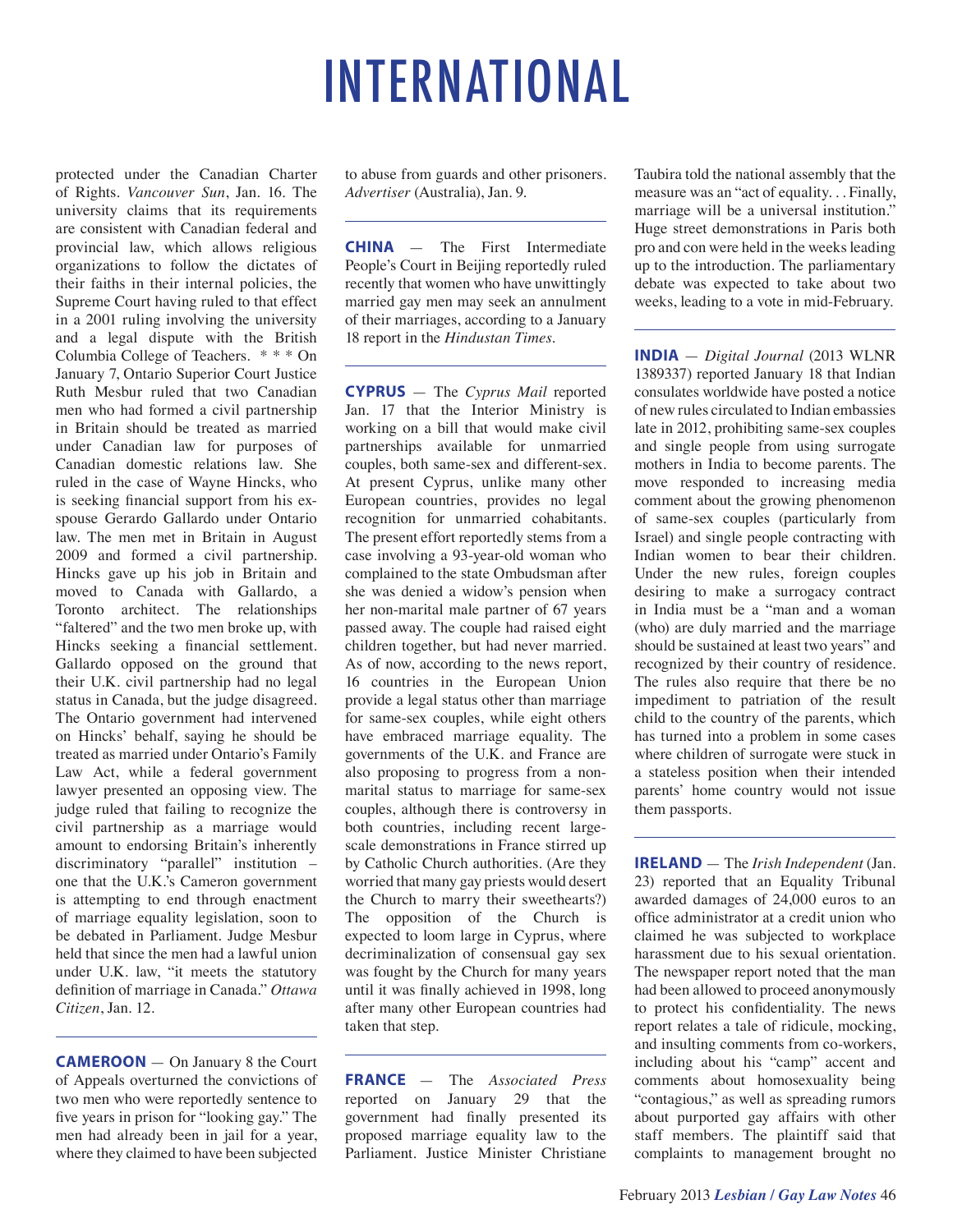# INTERNATIONAL

relief, as they never addressed the issue publicly. He filed a formal grievance but the company did not undertake any investigation, sending him a letter stating there were not sufficient grounds for his grievance. Although both the credit union and co-workers denied plaintiff's charges, the Equality Officer hearing the case found discrimination, awarding 8,000 euros for discrimination and 16,000 euros for the "victimization he suffered."

**ISRAEL** — Elad Aflalo Farber and Roni Farber Aflalo, recently married in New York, have registered their marriage with Israel's Population, Immigration and Border Authority, as Israeli same-sex couples married abroad are authorized to do pursuant to a ruling by the country's High Court of Justice, and have taken the next step of asking the Ramat Gan Family Court to validate a spousal support agreement, according to a report in the newspaper *Haaretz* picked up for international distribution on January 13 by the Jewish Telegraphic Agency. Because the religious authorities control marriage within Israel, many different-sex couples also marry abroad and then register their marriages at home. In that sense, samesex couples in Israel have attained at least a portion of equality with differentsex couples who seek civil marriages. \* \* \* *Israel National News* (Jan. 27) reported that a member of the Knesset, Nitzan Horowitz from the Meretz Party, planned to submit a bill in the newlyelected Knesset to allow civil marriage for any adult couple, regardless of sex. At present, only religious marriages are performed in Israel, and those desiring civil marriage must marry outside the country and then register their marriage with the government. Pursuant to a ruling by the nation's highest court, samesex couples who marry outside Israel may similarly register their marriages, although it is unclear the degree to which those marriages are accorded equal treatment by the government or private sector actors. "A couple, any couple, that cannot or does not want to marry

in the Rabbinate, could choose a civil marriage," he said of his bill.

**MEXICO** — Before leaving office, President Felipe de Jesus Calderon signed into law a comprehensive reform of the nation's Federal Labor Law making numerous changes effective December 1, 2012, including outlawing discrimination in employment due to an individual's ethnicity, national origin, age, disability, socioeconomic status, health, religion, immigration status, political opinion, sexual orientation, or marital status. *Mondaq*, 2013 WLNR 495565 (Jan. 8).

**NEPAL** — *Ekantipur.com* (Jan. 22) reported that the "Ministry of Home Affairs has instructed its district administration offices to grant citizenship to sexual and gender minorities in the 'others' category." According to the news report, this is a "key step towards implementing the Supreme Court's December 2007 verdict," in which that court ruled that LGBT individuals were 'natural persons' entitled to receive citizenship certificates indicating the gender identity of the individual's choice." The move was hailed by leaders of the nation's LGBT rights movement as a "landmark decision" towards recognition of diverse gender identities by the government.

**POLAND** — The Parliament voted Jan. 25 to reject bills that would have legalized civil unions. A majority also narrowly voted to reject a measure that would have given limited rights to unmarried partners, including property inheritance rights. Although Prime Minister Donald Tusk spoke in favor of the measures, enough members of his party voted with the conservative opposition to defeat them. *Reuters Blogs*, Jan. 26.

**RUSSIA** — The Russian parliament approved on January 25 a measure backed by President Vladimir Putin and the Russian Orthodox Church that would in effect outlaw all gay rights public events in the country, under the guise of preventing "propaganda" in favor of gay sex to minors. Similar measures have been enacted in several Russian cities, despite a ruling by the European Court of Human Rights that peaceful gay rights demonstrators have a right to stage such events. Gay rights opponents in Russia frequently charge that such events are largely the work of outside agitators, and seize upon the occasional participation of gay rights advocates from other countries to condemn gay rights activism as unpatriotic. \* \* \* Seizing upon cultural stereotypes, the Russian Defense Ministry announced a diabolical plan to root out gays in the military ranks – body inspections in search of tattoos indicating gay sexual orientation. Also, recruits would be quizzed about their sexual history and asked "whether they have a girlfriend and whether it is important for her to be faithful," according to an on-line report posted by *Advocate.com* on January 24, based on reporting in the Russian newspaper *Izvestia*. Evidently the Russians haven't discovered the penile plethysmograph yet.

**SCOTLAND** - St. Margaret's Children and Care Society in Glasgow has been found to discriminate against gay people by giving higher priority to heterosexual married couples in adoption placements. A complaint filed by the National Secular Society led to a review of St. Margaret's policies by the Office of the Scottish Charity Regulator (OSCR). Reported *Telegraph.co.uk* on January 23, the finding was released as the Scottish Parliament was preparing to consider a same-sex marriage bill being advanced by the government. An opponent of the bill argued that the decision about St. Margaret's was an example of "equality extremism" that would become common upon introduction of same-sex marriage. But, of course, this ruling was rendered based on non-discrimination principles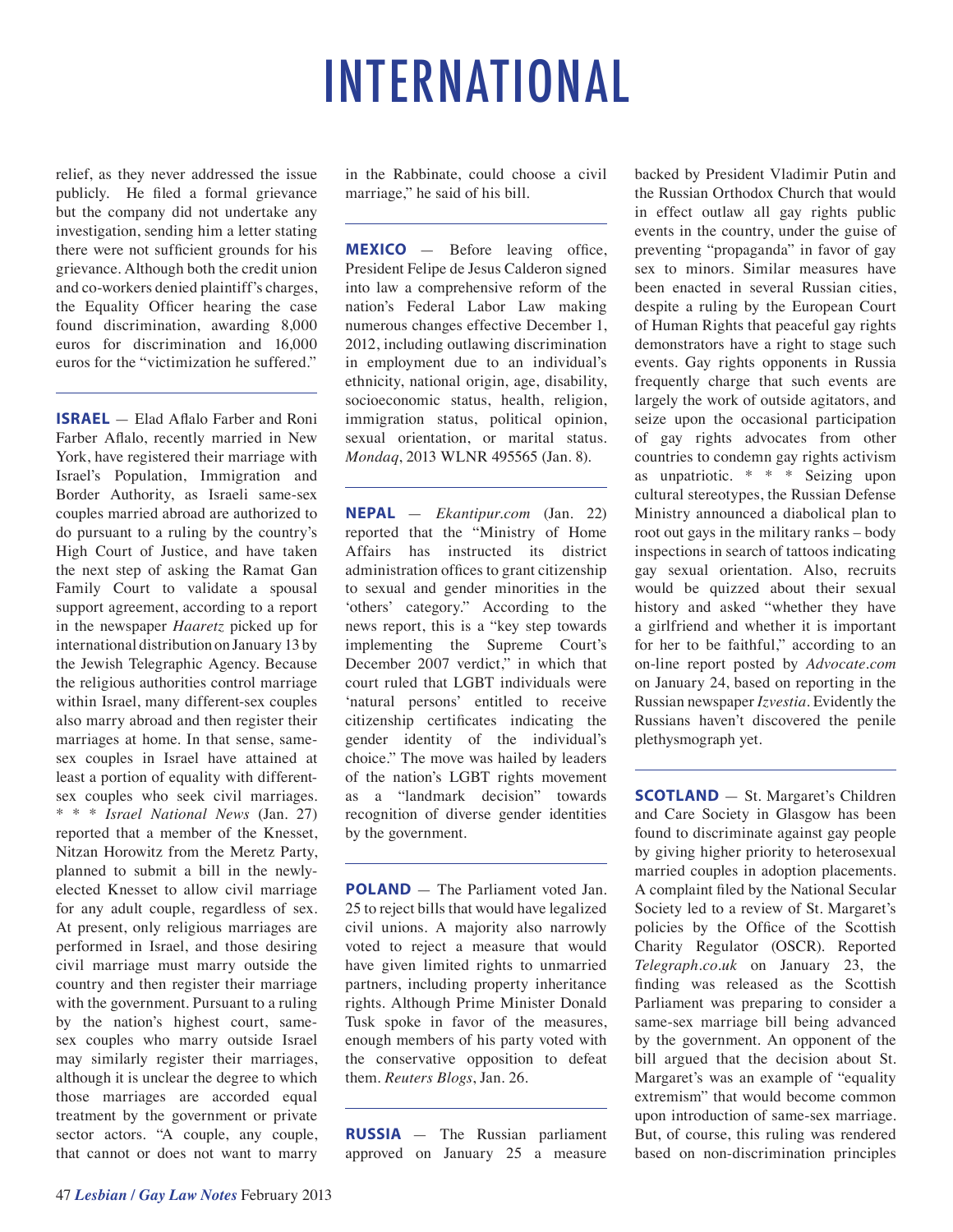## INTERNATIONAL

that are already in effect, having nothing to do with same-sex marriage.

**SINGAPORE** — As the nation's High Court is soon to hear arguments against the constitutionality of Section 377A, the sodomy law, Prime Minister Lee Hsien Loong was asked about the law at the Singapore Perspectives Conference hosted by the Institute of Policy Studies. When asked why the law, a relic of colonial times, was still on the books, he responded: "Because it's always been there and I think we just leave it." He also contended that the struggle for gay rights in a country does not end just because homosexual acts are not criminalized. In reporting on this comments on the website asiancorrespondent.com (Jan. 30), Kirsten Han noted that the statute has not "always been there" but was only added to the statute books in 1938, then remained unchanged when Singapore adopted its Penal Code in 1955. Many former colonies still have sodomy laws that were absorbed into their statute books upon independence without any particular consideration, and are now the subject of attack as being inconsistent with evolving international human rights standards.

**TAIWAN** — According to a Jan. 6 article in the *International Herald Tribune*, the legislature has held its first hearings on the subject of same-sex marriage, and a group of senior judges certified to the country's constitutional court, referred to as the "Grand Justices," the question of how to rule on a lawsuit brought by two men, Nelson Chen and Kao Chih-wei, contesting the refusal of a local registration office in Taipei to allow their application to marry. The Taipai High Administrative Court had been expected to issue a ruling in the case, but instead it announced that it was seeking a constitutional interpretation before the judges hold further hearings on the issue. Mr. Chan at first reacted positively to these developments, telling the Taipai Times, "I think this is a good decision. I'm happy to see it. I am confident and hopeful of the outcome of the constitutional interpretation, because the

world is changing. I hope Taiwan would be the first Asian country to recognize samesex marriages through a judicial ruling." Some judges had expressed the view that legislation would be needed rather than a judicial opinion, so the legislative hearings were seen as a hopeful sign by some. However, the litigants changed their mind, and subsequently withdrew their lawsuit, according to a report in the *Bangkok Post*, Jan. 23.

**UGANDA** — On January 2 a magistrate judge dismissed charges of "disobeying lawful orders" brought against British theater producer David Cecil for having put on two performances of the play "The River and the Mountain," a tale of a young businessman "coming out" as gay and encountering homophobia in Uganda, despite an order from the nation's media council to hold up the presentation while authorities reviewed the script. Cecil faced a potential prison sentence of up to two years. The magistrate dismissed the charges because the prosecution had failed through four court dates to disclose any of its evidence or to commit to a firm date for a trial. The charges could be reinstated at any time, however. *Guardian.co.uk*, Jan. 3.

**UNITED KINGDOM** — Member of Parliament Paul Flynn (Labour-Newport West) has proposed an amendment to the government's Succession to the Crown Bill that would allow a monarch to rule with a same-sex partner. The pending bill is intended to modernize the succession to the monarchy by ending sex discrimination and religious discrimination. Under the government's bill, the first-born child of Prince William will be first in line for the throne, regardless of sex and regardless whether they decide to marry outside the faith of the established church. Flynn stated, "I propose to future-proof the monarchy from charges of discrimination by giving same-sex and heterosexual partnerships the same validity in succession rights." One press report noted that history records four possibly gay English monarchs: William Rufus (1087- 1100), Richard the Lionheart (1189-1199), Edward II (1307-1327), and James I (1603- 1625). \* \* \* The leader of the House of Commons, Andrew Lansley, announced that the government's marriage bill will receive its first debate on February 5. The Conservative Party will give its members a free vote. A majority of the Conservatives are expected to vote for the measure, but with sizable dissent. The Labour and Liberal Democrat members are expected to support the measure overwhelmingly, although some have stated disappointment with the way the government is proposing to handle the issue of religious groups, exempting the established Church of England from performing same-sex marriage ceremonies, and giving other faiths the option to elect to perform them. Culture Secretary Maria Miller had told the Commons in December that the government's proposal was that no religious organization should be forced to conduct marriages that would violate their faith. The government announced that it would be up to the Church of England to decide whether it wants to participate in sanctifying same-sex marriages. The government released its draft bill late in January, immediately incurring criticism for having produced a lengthy, complex measure, rather than a simple amendment to the existing marriage law changing the qualifications for marriage.

**UNITED KINGDOM** — The *Guardian* (Feb. 1) reported on a January 31 court ruling that known sperm donors have a right to visitation with the children conceived using their sperm. According to the report, the court said that donors could pursue applications for contact orders, and in deciding whether to grant them, the court should take account of the nature of the application, the donor's connection to the child, if any, and potential disruption of the child's life, as well as the rights of the family that is raising the child. After the ruling was announced, attorneys specializing in the area urged gay and straight couples who are thinking of conceiving using a sperm donor to enter into co-parenting contracts specifying the rights of all parties.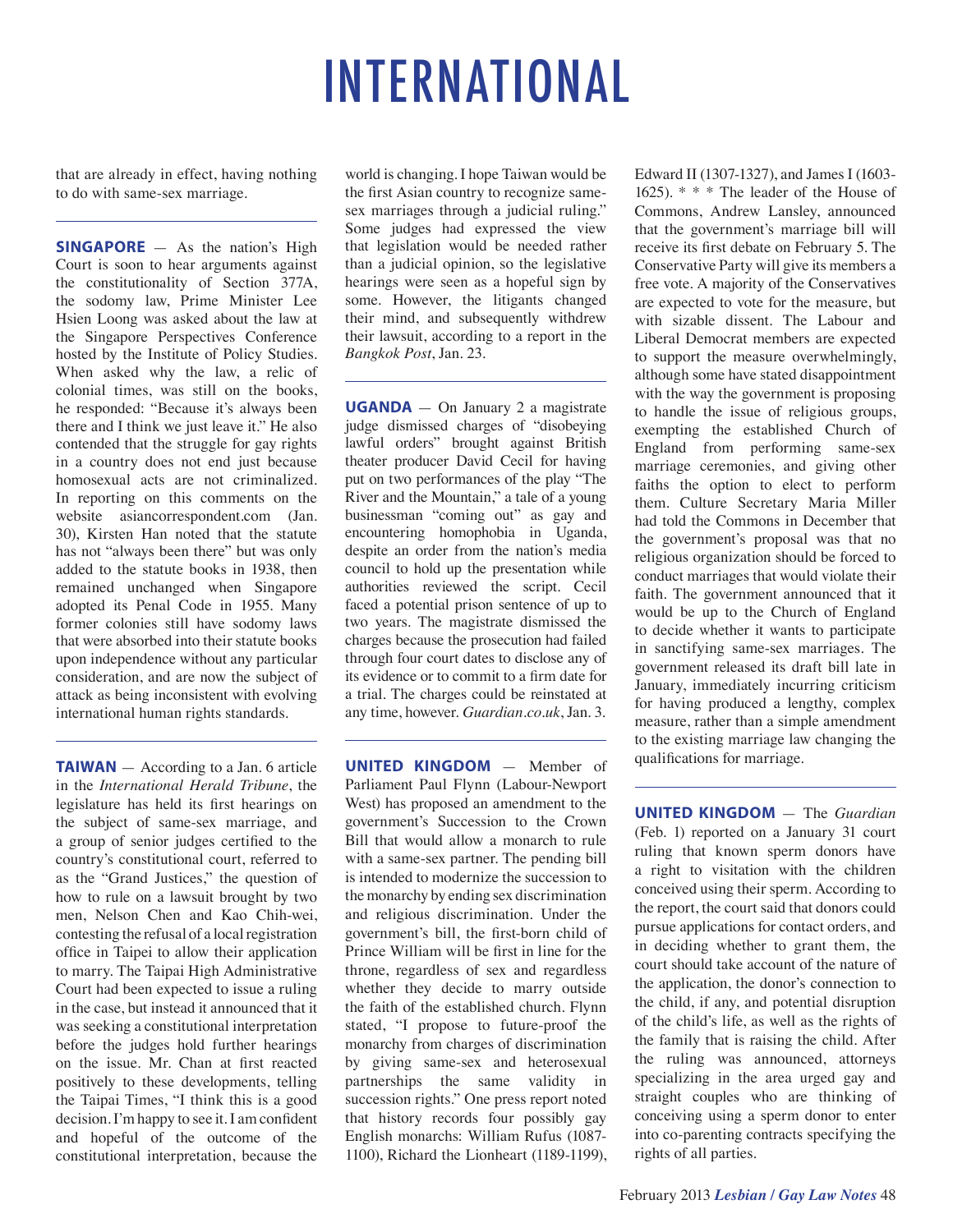### PROFESSIONAL

The LGBT Bar Association of Greater New York announced on January 28 that its 2013 Community Vision Awards will be presented at LeGaL's annual dinner on March 21 to **EVAN WOLFSON**, Executive Director of Freedom to Marry, and to Microsoft Corporation's **GREG MCCURDY**, Senior Policy Counsel. Wolfson, a longtime advocate of marriage equality, has been credited with a key role in devising and implementing the strategy that led to success in several ballot initiatives on same-sex marriage during the 2012 elections, and made his Supreme Court debut as an oral advocate in the important case of *Boy Scouts of America v. Dale*, in which the Court ruled 5-4 in favor of the BSA's right to exclude any openly gay man from a leadership position, fueling a national controversy that appears to have recently led the BSA to seriously consider changing its policy. McCurdy advises Microsoft's US government affairs team on state legislation and policy, and has been instrumental in getting Microsoft to take a leadership role in corporate support for LGBT equality, most recently in the passage of the marriage equality in the Washington legislature and at the polls in 2012.

The Connecticut General Assembly voted to confirm **ANDREW J. MCDONALD**, a former state senator and longtime friend and confidant of Governor Dannel Malloy, as the first openly-gay justice of the Connecticut Supreme Court. The January 23 vote was 30-3 in the Senate and 125-20 in the House, according to an on-line report by the Connecticut Mirror. McDonald will resign as Gov. Malloy's general counsel to take the seat on the court.

The *New York Law Journal* (Jan. 4) devoted a feature article to **MICHAEL JONES**, an associate at Loeb & Loeb in New York, who has done a series of pro bono asylum projects, most recently winning an asylum case for C.R., a gay lawyer from Paraguay. In addition to his pro bono work, the article reports that Jones and his husband volunteer at the Saturday night dinner for homeless youth at the Church of St. Luke in the Fields in Greenwich Village, New York.

The White House announced on January 3 that President Obama has renominated four openly-gay federal judicial candidates who had been nominated but not confirmed during the prior session of Congress. They are: **PAMELA KI MAI CHEN** (E.D.N.Y.), **MICHAEL J. MCSHANE** (D. Or.), **NITZA I. QUINONES ALEJANDRO** (E.D.Pa.), and **WILLIAM THOMAS** (S.D.Fla.). They were renominated as part of a package of 33 renominations of judges whose appointments were pending in the Senate when the prior Congress adjourned early in January. Of the four, only Ms. Chen had already received a Senate Judiciary Committee hearing and positive vote prior to adjournment, and it was uncertain whether her nomination might advance without a need for new hearings, in light of changes of membership in the Judiciary Committee from the 112th to the 113th Congress.

The National LGBT Bar Association's honoree at a February 28 New York City reception for its Out & Proud Award is **MATTHEW MORNINGSTAR**, Executive Director, Legal & Compliance, at Morgan Stanley. The event will be held at the Sky Room Times Square, and all corporate counsel are invited to attend. Check the LGBTbar.org website for details. A February 7 reception in Dallas will honor the legal department of American Airlines.

**TRACY THORNE-BEGLAND**, who has been sitting as an appointed judge on the Richmond (Virginia) Circuit Court since July 2012 after his candidacy was blocked in the House of Delegates, won formal confirmation on January 15, 2013, in both the House of Delegates and the Senate, to become Virginia's first openlygay person to win confirmation as a state judge. The failure of his candidacy in the House last summer led to vociferous adverse comments in the state's media, challenging the announced statements by some members of that body that Thorne-Begland was disqualified due to his sexual orientation and his discharge from military service as well as his gay rights advocacy work as a civilian lawyer. Delegate Bob Marshall, a Republican from Prince William County who had led the opposition to Thorne-Begland's confirmation, accused Republicans who voted for confirmation of having abandoned "a significant portion of the social issues platform," making very open the basis of his opposition. *Virginia Pilot and Ledger-Star*, Jan. 16. *The Advocate* (Jan. 16) reported that some Republican Senators had absented themselves from the vote in that house, which was 28-0 with 12 absent. Eight Republican Senators joined with 20 Democrats to approve the nomination.

The National LGBT Bar Association organized a joint admission ceremony at the U.S. Supreme Court on January 22 for thirty members of the organization, whose admission to the bar of the court was sponsored by **PAUL SMITH**, a partner at Jenner & Block who is celebrated in LGBT rights law for having argued the Supreme Court appeal in *Lawrence v. Texas* in 2003. Openly gay **U.S. DISTRICT JUDGE MICHAEL FITZGERALD** attended the ensuing reception as a guest, and **JUSTICE RUTH BADER GINSBURG** also briefly attended and spoke at the reception. The event earned prominent coverage in the Jan. 30 issue of the *National Law Journal.* The Association claimed that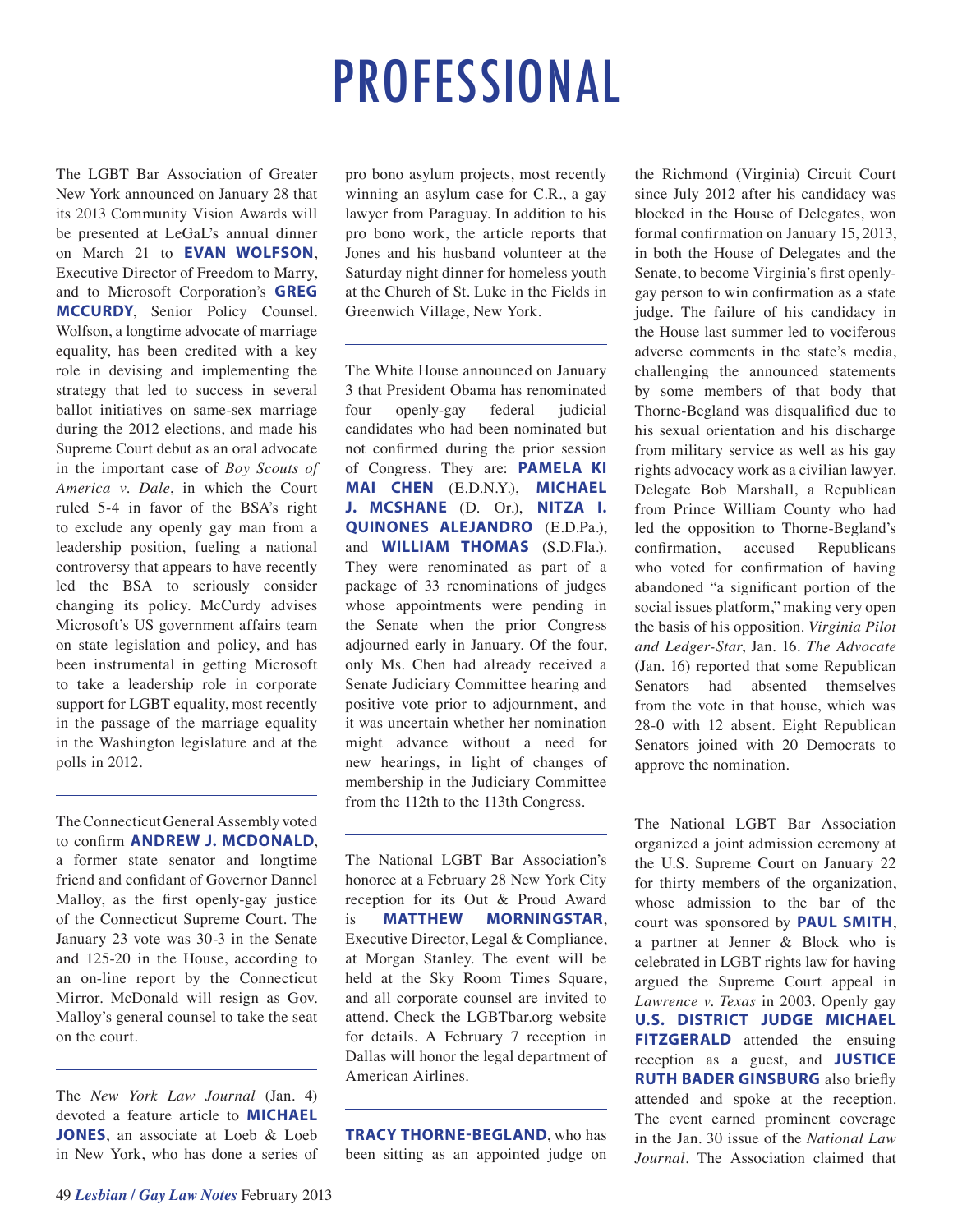## PROFESSIONAL

this was the first such group-admission ceremony for LGBT lawyers, although those with long memories may recall that on the date when *Bowers v. Hardwick* was argued back in the 1980s, several LGBT lawyers arranged to be admitted to Court's bar that morning so that they could observe the argument from the section of the courtroom reserved for members of the Supreme Court bar.

The American Bar Association's Commission on Sexual Orientation and Gender Identity announced that its inaugural Stonewall Awards will be presented at the ABA midyear meeting on February 9. The first honorees will be LGBT rights attorneys **MARY BONAUTO**, **MATT NOSANCHUCK** and **MIA YAMAMOTO**.

The University of Mississippi Law School will hold its third annual LGBT Law Symposium on March 22, featuring three prominent speakers: **SHANNON MINTER**, legal director of the National Center for Lesbian Rights, **JAMISON GREEN**, a leading transgender rights advocate, and **ABBY RUBENFELD**, a civil rights attorney from Kentucky who is a past legal director of Lambda Legal and was a co-founder of the National LGBT Bar Association.

**THE WILLIAMS INSTITUTE AT UCLA LAW SCHOOL** in collaboration with Whittier Law School's summer program will offer a summer program on Sexual Orientation Law at the University of Barcelona, Spain, July 1-30, 2013. The American Bar Association has approved up to 6 academic credits for the programming (depending how many courses a participant takes). Information can be found on the Williams Institute's website. Applications must be submitted by March 1, 2013.

# *Lesbian/Gay Law Notes Podcast Podcast*this was the first such group-admission<br>
ceremony for LGBT lawyers, although<br>
those with long memories may recall that<br>
on the date when *Bowers v. Hardwick*<br>
was argued back in the 1980s, several<br>
LGBT lawyers arranged to

**Check out the Lesbian/Gay Law Notes Podcast each month to hear our Editor-In-Chief New York Law School Professor Art Leonard and Brad Snyder, the Executive Director of LeGaL, weigh-in on contemporary LGBTQ legal issues and news.**

Listen-in via le-gal.org, **subscribe on iTunes.**

**CALL**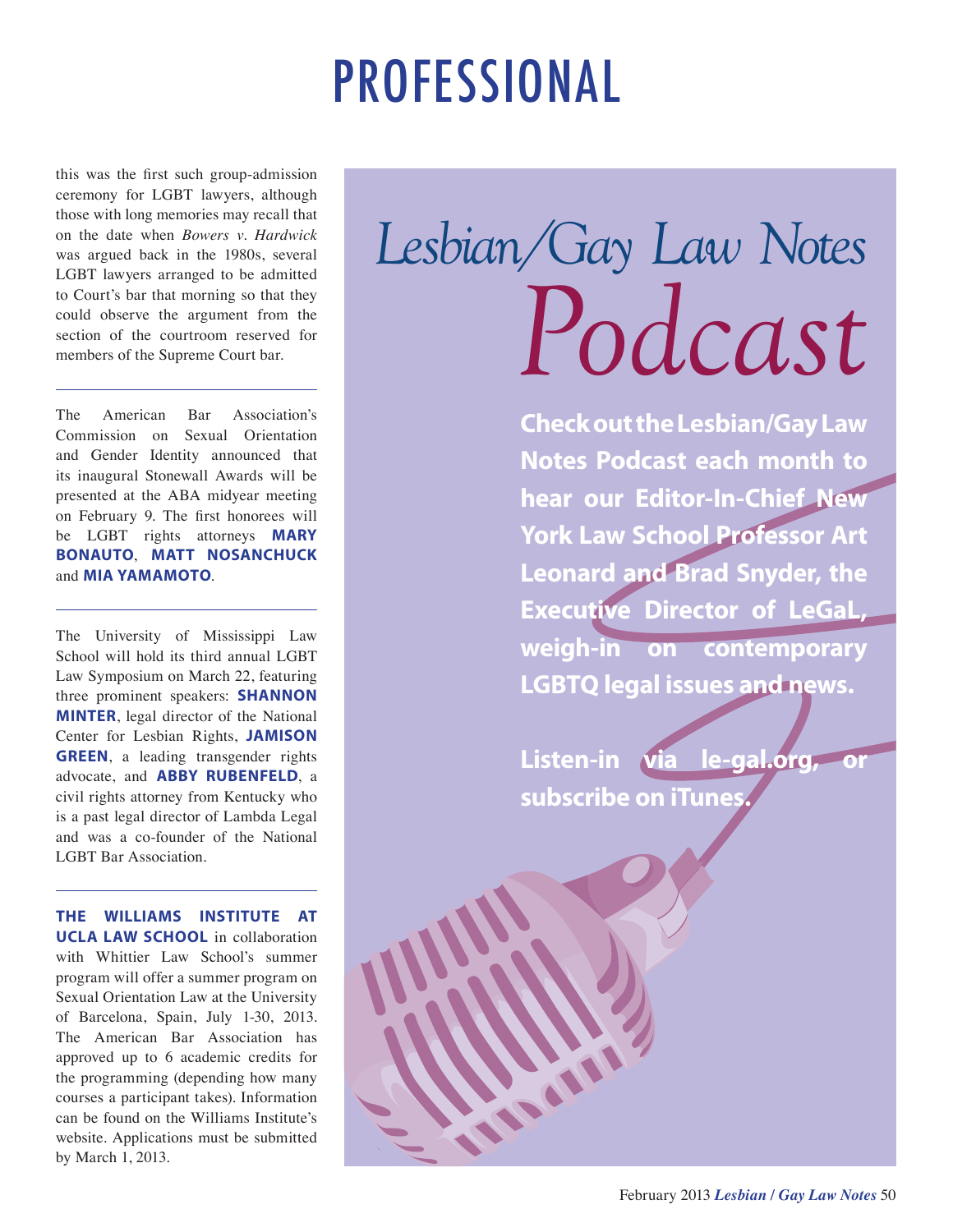# PUBLICATIONS NOTED

- 1. Adams, Ryan J., *An Objective Approach to Obscenity in the Digital Age*, 86 St. John's L. Rev. 211 (Winter 2012) (argues that ubiquity of pornography on the internet makes current obscenity standard under 1st Amendment archaic due to the practical irrelevance of "local community standards"; suggests new approach).
- 2. Ayers, Chad, *The Need for Change: Evaluating the Medical Necessity of Gender Reassignment Through International Standards*, 18 Wash. & Lee J. Civ. Rts. & Social Just. 351 (Spring 2012).
- 3. Beekman, Jason C., *Same-Sex Marriage: Strengthening the Legal Shield or Sharpening the Sword? The Impact of Legalizing Marriage on Child Custody/Visitation and Child Support for Same-Sex Couples*, 18 Wash. & Lee J. Civ. Rts. & Social Just. 215 (Spring 2012).
- 4. Cady, Honorable Mark S., *A Pioneer's Constitution: How Iowa's Constitutional History Uniquely Shapes Our Pioneering Tradition in Recognizing Civil Rights and Civil Liberties*, 60 Drake L. Rev. 1133  $(2012)$ .
- 5. Comment, *Tort Law Defamation New York Appellate Division Holds that the Imputation of Homosexuality is No Longer Defamation Per Se. – Yonaty v. Mincolla, 945 N.Y.S.2d 774 (App. Div. 2012)*, 126 Harv. L. Rev. 852 (January 2013).
- 6. Copeland, Charlton C., *Creation Stories: Stanley Hauerwas, Same-Sex Marriage, and Narrative in Law and Theology*, 75 L. & Contemp. Prob. 87 (2012).
- 7. Cordell, Emily M., *Mrs. Gay Meet Miss Poor: What the Gays Have Done for Poor People*, 47 U. San Fran. L. Rev. 133 (Summer 2012).
- 8. Crockett, Robert D., *Religious Free Speech and Somebody Else's Civil Rights: Reviewing an Old Conflict in Light of California's Proposition 8*, 13 Rutgers J. L. & Religion 363 (Spring 2012).
- 9. Egger, Jeremiah, *Glucksberg, Lawrence, and the Decline of Loving's Marriage Precedent*, 98 Va. L. Rev. 1825 (Dec. 2012).
- 10. Grant, Nicole P., *Mean Girls and Boys: The Intersection of Cyberbullying and Privacy Law and Its Social-Political Implications*, 56 Howard L.J. 169 (Fall 2012).
- 11. Hamilton, Vivan E., *The Age of Marital Capacity: Reconsidering Civil Recognition of Adolescent Marriage*, 92 B.U. L. Rev. 1817 (Dec. 2012).
- 12. Kim, Andrew, *"Standing" in the Way*

*of Equality? The Myth of Proponent Standing and the Jurisdictional Error in Perry v. Brown*, 61 Amer. Univ. L. Rev. No. 6 (2012).

- 13. Kolenc, Antony Barone, *Pretend to Defend: Executive Duty and the Demise of "Don't Ask, Don't Tell"*  , 48 Gonz. L. Rev. 107 (2012-13) (claims Obama Administration failed in its constitutional duty to provide a vigorous defense for the "Don't Ask, Don't Tell" policy in the face of court challenges as it was working to get Congress to repeal the policy).
- 14. Kuykendall, Mae, *Equality Federalism: A Solution to the Marriage Wars*, 15 U. Pa. J. Const. L. 377 (Nov. 2012).
- 15. Lin, Emily Y, and Patricia K. Tong, *Marriage and Taxes: What Can We Learn from Tax Returns Filed by Cohabiting Couples?*, 65 Nat'l Tax J. 807 (Dec. 2012).
- 16. Macias, Steven J., *Adolescent Identity Versus the First Amendment: Sexuality and Speech Rights in the Public Schools*, 49 San Diego L. Rev. 791 (Aug.-Sept. 2012).
- 17. Moreira, Adilson Jose, *We are Family! Legal Recognition of Same-Sex Unions in Brazil*, 60 Amer. J. Comp. L. No. 4 (2012).
- 18. NeJaime, Douglas, *Cause Lawyers Inside the State*, 81 Fordham L. Rev. 649 (Nov. 2012).
- 19. NeJaime, Douglas, *Marriage Inequality: Same-Sex Relationships, Religious Exemptions, and the Production of Sexual Orientation Discrimination*, 100 Calif. L. Rev. 1169 (Oct. 2012).
- 20. Parness, Jeffrey A., and Zachary Townsend, *Procreative Sex and Same Sex Parents*, XIII Georgetown J. Gender & L. 591 (2012).
- 21. Pierce, Yariv, *Put the Town on Notice: School District Liability and LGBT Bullying Notification Laws*, 46 U. Mich. J.L. Reform 303 (Fall 2012).
- 22. Pollvogt, Susannah William, *Unconstitutional Animus*, 81 Fordham L. Rev. 887 (2012).
- 23. Popescu, Alexandra Mirela, *European Court of Human Rights Reluctance in Handling Sexual Minority Complaints*, Pub. L. Rev. No. 4 (2012).
- 24. Rauer, Samantha, *When the First Amendment and Public Health Collide: The Court's Increasingly Strict Constitutional Scrutiny of Health Regulations that Restrict Commercial Speech*, 38 Am. J. L. & Med. 690 (2012).
- 25. Recent Cases, *Equal Protection Sexual Orientation – First Circuit Invalidates Statute that Defines Marriage as a Legal Union Between*

*One Man and One Woman. – Massachusetts v. United States Department of Health and Human Services, 682 F.3d 1 (1st Cir. 2012)*, 126 Harv. L. Rev. 611 (Dec. 2012).

- 26. Rider-Longmaid, Parker, *Take Care That the Laws Be Faithfully Litigated*, 161 U. Pa. L. Rev. 291 (Dec. 2012) (The DOMA defense controversy; the Obama Administration's position of enforce but don't defend in the courts).
- 27. Rojas, Miguel, Bouchra M'zali, Marie-France Turcotte, and Philip Merrigan, *Characteristics of Companies Targeted by Social Proxies: An Empirical Analysis in the Context of the United States*, 117 Business & Society Rev. 515 (Winter 2012).
- 28. Sanna, Antonio, *Silent Homosexuality in Oscar Wilde's Teleny and The Picture of Dorian Gray and Robert Louis Stevenson's Dr Jekyll and Mr Hyde*, 24 L. & Literature 21 (Spring 2012).
- 29. Scharf, Rebecca L., *Psychological Parentage, Troxel, and the Best Interests of the Child*, XIII Georgetown J. Gender & L. 615 (2012).
- 30. Schutzer, Mathew, *Bringing the Asylum Process Out of the Closet: Promoting the Acknowledgment of LGB Refugees*, XIII Georgetown J. Gender & L. 669 (2012).
- 31. Simon, Stephen A., *Rights Without a Base: The Troubling Ambiguity at the Heart of Constitutional Law*, 57 St. Louis U. L.J. 101 (Fall 2012)(includes detailed critique of Justice Kennedy's opinion for the Supreme Court in Lawrence v. Texas).
- 32. Smith, Diane Vaksdal, and Jacob Burg, *What Are the Limits of Employee Privacy?*, 29 GPSolo (ABA) No. 6, 8 (Nov/Dec 2012).
- 33. Stevenson, Adam, *The Labor Supply and Tax Revenue Consequences of Federal Same-Sex Marriage Legalization*, 65 Nat'l Tax J. 783 (Dec. 2012).
- 34. Ullian, David M., *"Well Beyond" Permissible: How Severing the Leadership Act's Policy Requirement Affirms Our Commitment to the First Amendment*, 38 Am. J. L. & Med. 713 (2012).
- 35. Underhill, Kristen, *Paying for Prevention: Challenges to Health Insurance Coverage for Biomedical HIV Prevention in the United States*, 38 Am. J. L. & Med. 607 (2012).
- 36. Whitman, Molly E., *The Intersection of Religion and Sexual Orientation in the Workplace: Unequal Protections, Equal Employees*, 65 SMU L. Rev. 713 (Summer 2012).